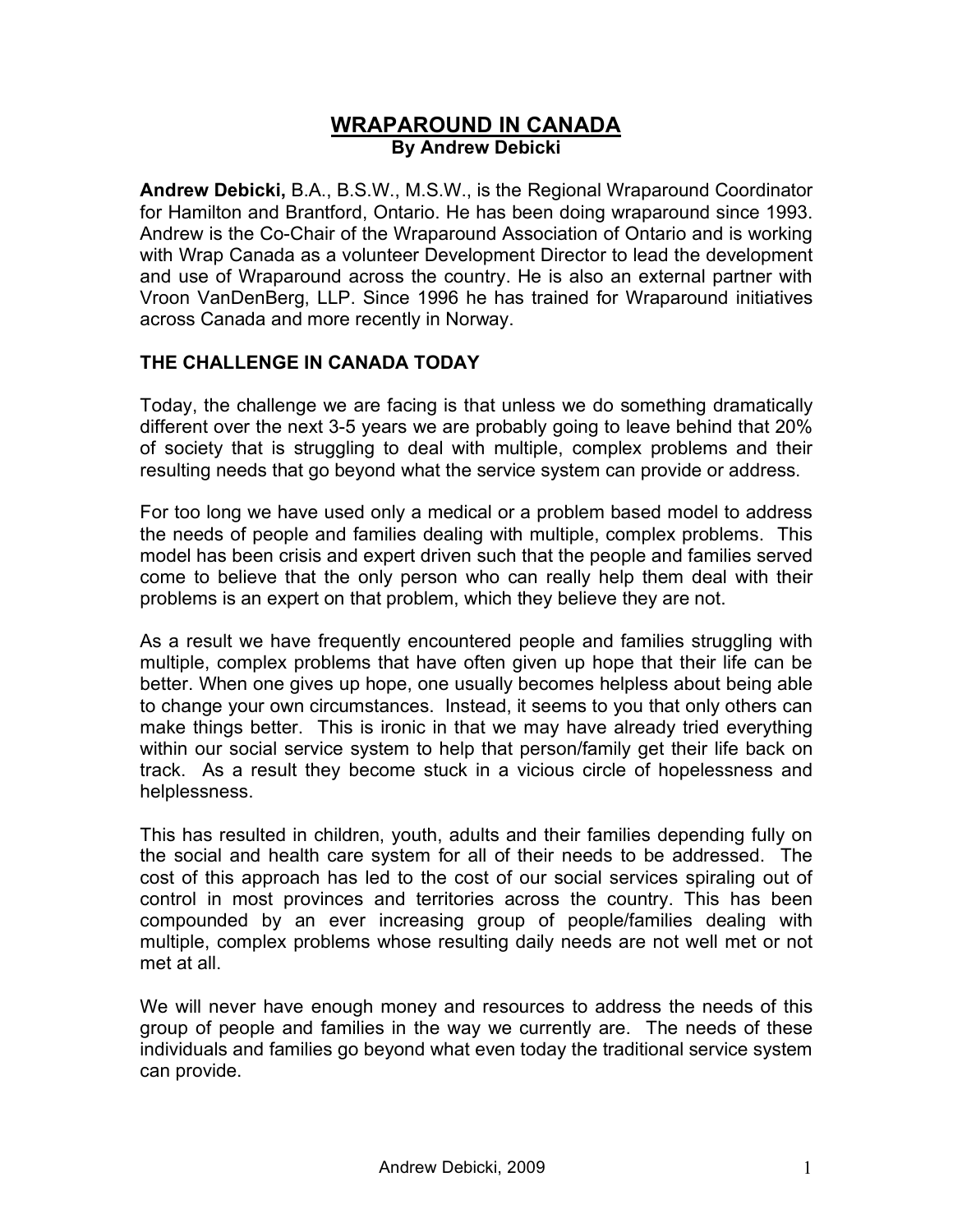This is compounded by the fact that we frequently find that the governments in most provinces and territories across Canada are looking for "quicker, cheaper and more effective ways" to address everybody's needs. However, you can't have all three in working with people/families struggling to deal with multiple, complex problems. You can have services that are quicker and cheaper, but they usually aren't effective often in the short term and especially not over the long term.

We became interested in Wraparound in many provinces and territories across Canada because we believed that this intense planning process provides a more effective approach to working with children, youth and adults and their families struggling with multiple, complex problems.

Complex problems by their very nature will endure over time. But they can be addressed so that a person/family can have a better life on a daily basis! We believe that this is the promise of the Wraparound planning process. The implementation and use of this planning process in communities across Canada gives us the opportunity to do something dramatically different so that we will not leave this 20% of our population who are dealing with multiple, complex problems behind.

# **HOW CAN WRAPAROUND HELP WITH THE CHALLENGE IN CANADA?**

The Wraparound planning process has been shown to offer real hope in helping people/families who are struggling with complex problems to have a better life on a daily basis. In doing so, these people have regained hope that their lives can be better and have started to act on their own behalf.

A Wraparound initiative does this by training people to use the Wraparound planning process and become Facilitators. These Facilitators work with a referred person/family to bring together a Team (anywhere from 3-10 people) that builds a plan to address the person's/family's daily needs. This plan builds upon the foundation of the person's/family's strengths and is adapted to their family culture. Both formal and natural or informal support people have a place on the Team.

This is the person's/family's team. They choose who will be on the team. They choose what they want to work on and how fast they want to work on it. In this way, our goal is to put people back in charge of their lives so that they don't feel helpless and powerless. Rather, we teach them how to direct their own change process which often leads to hope that their life can be different.

When this happens, things can start to change very quickly. Having said that, Wraparound is not a quick fix; we stay with people on average for a year and often longer until they feel that they can do this work on their own.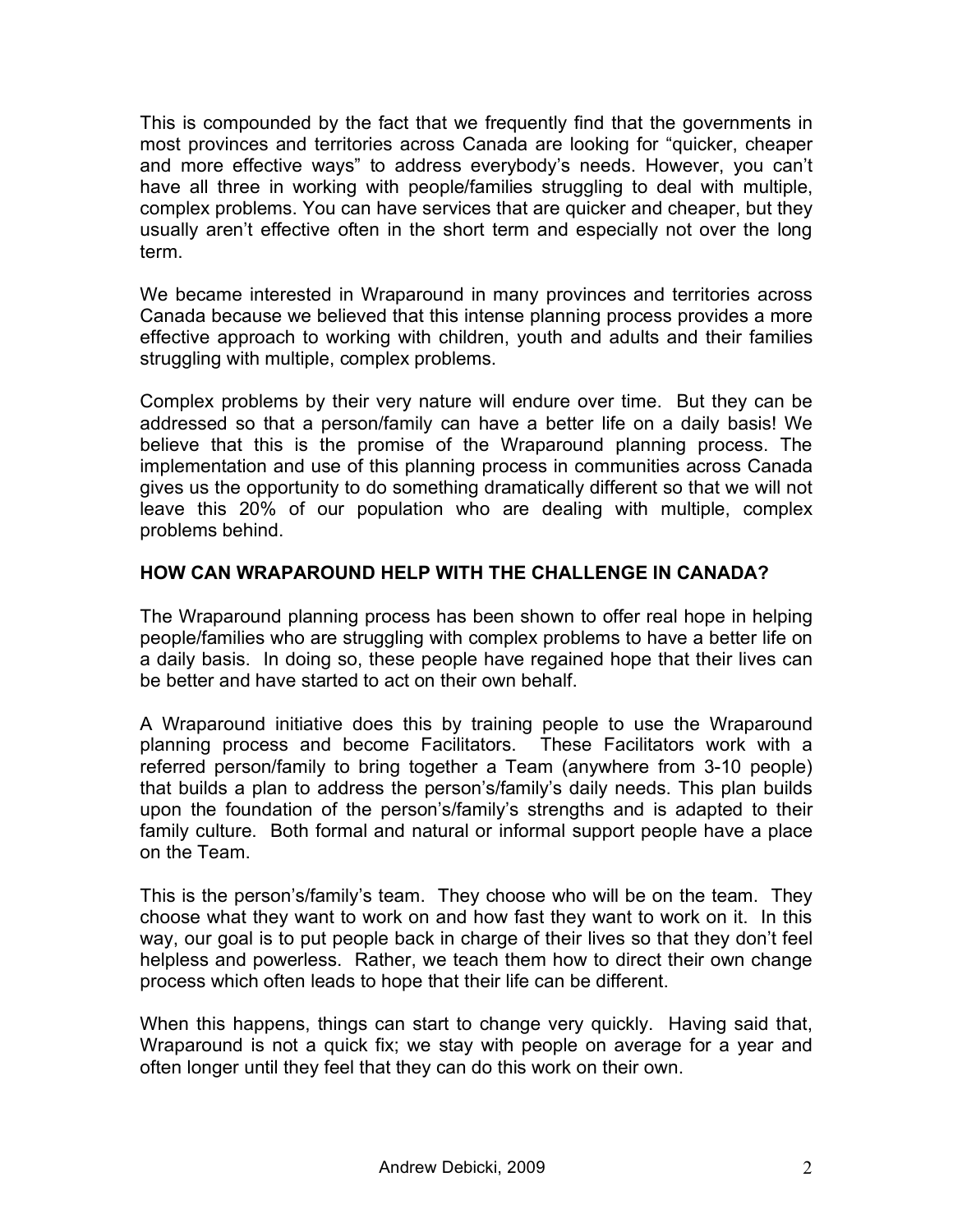There are two other key components of a Wraparound initiative. The first is the the mobilization of the local community in which the person or family lives to provide needed in kind resources and volunteer support. There are both simple, straightforward ways to mobilize the community and there are also more comprehensive ways such as development of a Community Mobilization Team. This team of people mobilizes the community in which a person/family lives to find the in kind resources and volunteer supports that they require to have a better life and become connected to positive social networks again.

The other part of a successful Wraparound initiative is the development of a partnership at the system level amongst agencies and organizations that support the development of Wraparound initiatives at a community level. Only then can a group implement the Wraparound process with people and families struggling with multiple, complex needs to have a better life and to become part of their community.

The broader system of services at the government level began to be very interested in what we were doing as we began to learn what it takes to do Wraparound and how to implement it effectively. This began both locally and regionally first, and then at the level of provincial governments in Ontario, Saskatchewan and Alberta and various other provinces and territories. Consequently, over the last 10 years provincial and territorial governments in Canada began to study our initiatives and fund demonstration projects and research studies.

This interest has been predominantly driven at the provincial level in the area of child and family services policy and procedures. The total cost for child and family services and especially child welfare and youth justice services were and still are spiraling out of control in a number of provinces and territories across Canada.

As a result, an increasing number of local Wraparound initiatives in a number of areas across the country have demonstrated the value of having an ongoing program offering such that the province has provided ongoing annualized funding for front line staff and a supervisor. However, what is lacking is an understanding and support in policy and funding for the other two core components that are necessary for a successful Wraparound initiative.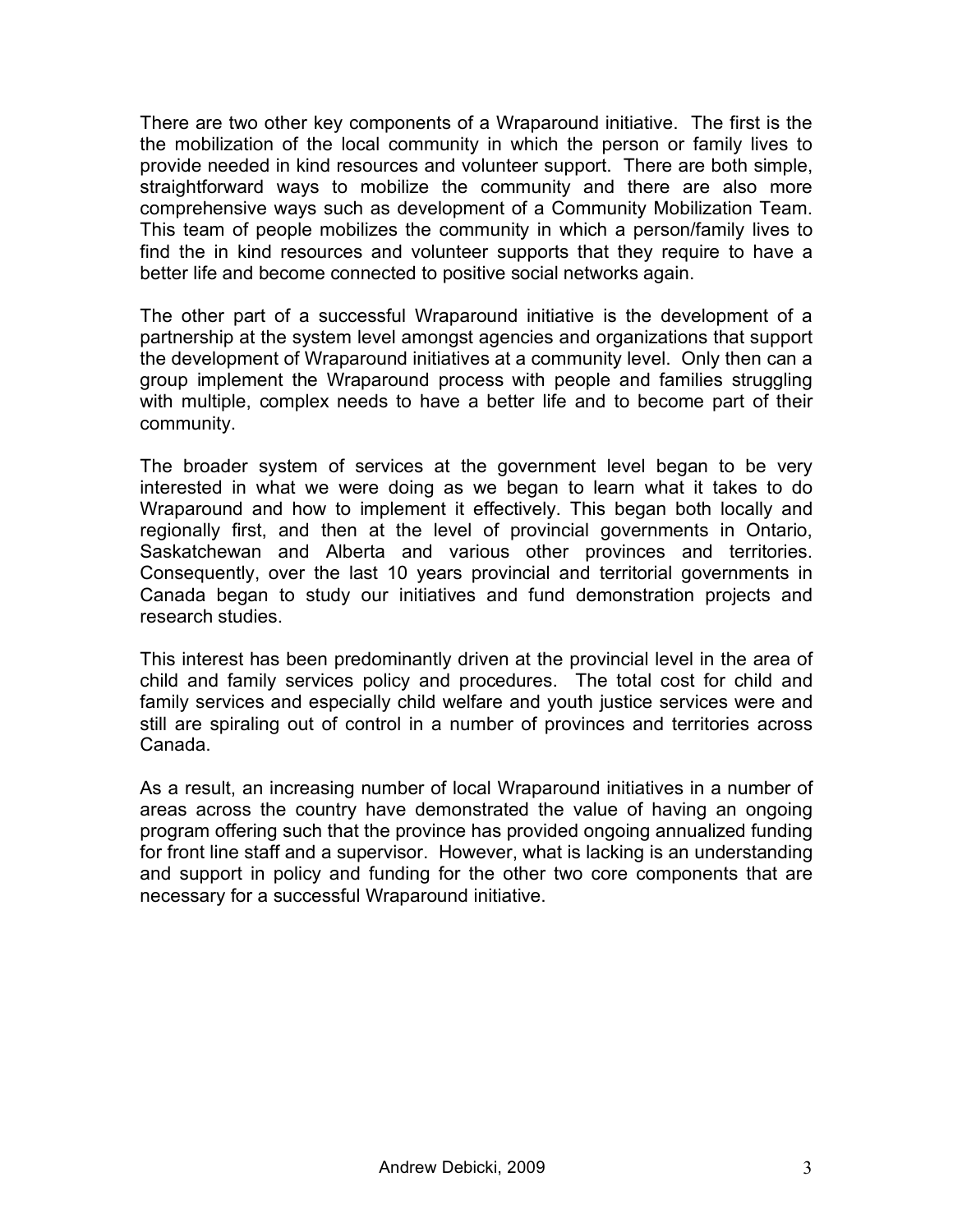### **HOW WILL WRAP CANADA ASSIST US IN DEALING WITH THE CHALLENGE?**

The promise of Wrap Canada is that if we put our efforts together we will be able to address the challenge facing us today and not leave behind the 20% of our society that is struggling to deal with multiple, complex problems.

As stated above, the Wraparound Planning Process does this by having a trained Facilitator work with the person/family to bring together a Team (anywhere from 3-10 people) that builds a plan to address the person's/family's daily needs. This plan builds upon the foundation of the person's/family's strengths and is adapted to their family culture. Both formal and natural or informal supports have a place on the Team.

To support the work of the Wraparound Facilitator we have learned how to mobilize community supports and in kind donations and volunteers. Often it is enough for all of the people in an initiative to just reach out to their connections and supportive people they know to help provide these supports. We have also developed the structure and process of a Community Mobilization Team that sometimes more effectively carries out these functions than leaving it just to the connectedness of our staff who are already very busy.

At the municipal, regional and provincial and territorial levels, services have learned to work in partnership to both support the implementation of Wraparound at the community level as well as advocate for changes in policy that better support communities to support the people and families dealing with multiple, complex problems on an ongoing basis.

The effectiveness of the Wraparound process has led many regional and provincial governments to adopt the core principles of Wraparound as a planning process to be used by all service providers either within a particular service system or across all of the human service systems.

The first province to do this was Saskatchewan. They developed what they call Integrative Wraparound (or I-Wrap) as the prescribed model of service coordination to be used across all human services in the province. They were followed by the child and family service system in British Columbia and, more recently, by the government of Ontario. We foresee the time in Canada when all human services will have adopted Wraparound as the preferred service coordination model both when one service works with a person/family or when multiple services are involved with the same person/family.

In order to see this happen we must expand our work across the country and develop strong connections with other national associations and foundations with similar interests. We must also build relationships with key people in all of the provincial, territorial and federal governments.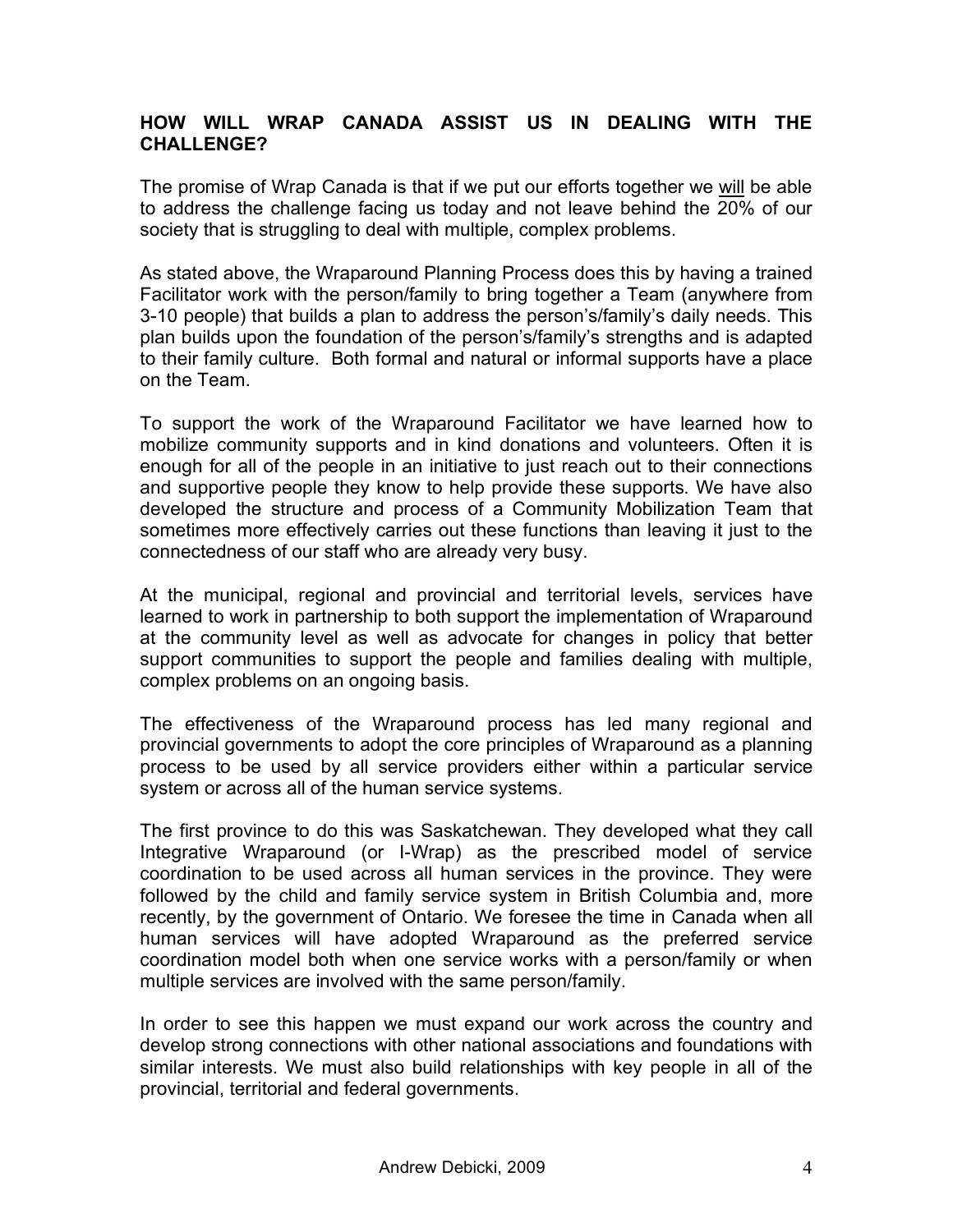To support such work and to develop a more effective way to integrate our efforts we determined that we need a funded, national association with staff and resources. This national association will work to support the use of the Wraparound process both across human services at all levels of the government and across the broader community in the different areas of Canada. After 15 years of increasing use of and success with the Wraparound process we created Wrap Canada.

### **WRAP CANADA**

Wrap Canada is a new national association that has been under development for the last three years. We successfully incorporated on February the  $7<sup>th</sup>$  of 2008. The development of the governance structure, necessary by laws and the development of the infrastructure of the association is well underway. The founding board plans to hold a first annual general meeting in April of this year. An application for charitable status is also well underway.

The development of Wrap Canada as a national association of individuals, agencies, groups and communities implementing the Wraparound process grew out of a concern and an opportunity.

On the one hand, we do not want to leave 20% of society behind that is struggling to deal with multiple, complex problems on a daily basis. What heightens this challenge is that we are also very concerned that we were and unfortunately still are spending 80% of the financial resources from our child, family and adult social services' budgets on only 20% of the population of individuals and families that require assistance; often to little or no effect.

On the other hand, people working in service systems and in communities across Canada have been searching for a different philosophy, one that takes a different approach. We know working in parallel is not working and that if things are going to be different we need to learn to work together.

Wraparound can help us deal with these challenges. It provides a philosophy that is in keeping with the way all of us want to be treated. Implementing Wraparound with a person or a family provides us with a planning process that facilitates the integration of all of our efforts to help that person or family regardless of whether we are their friends, family and community support people or the people providing more formal and categorical services.

We also started Wrap Canada as we believe that it is no longer okay to shrug our shoulders and say that there is nothing else we can do; this is just the way it is. The results of research studies both here and in the United States have confirmed that Wraparound is effective in helping people and families dealing with complex needs to better manage those needs so that they can have a better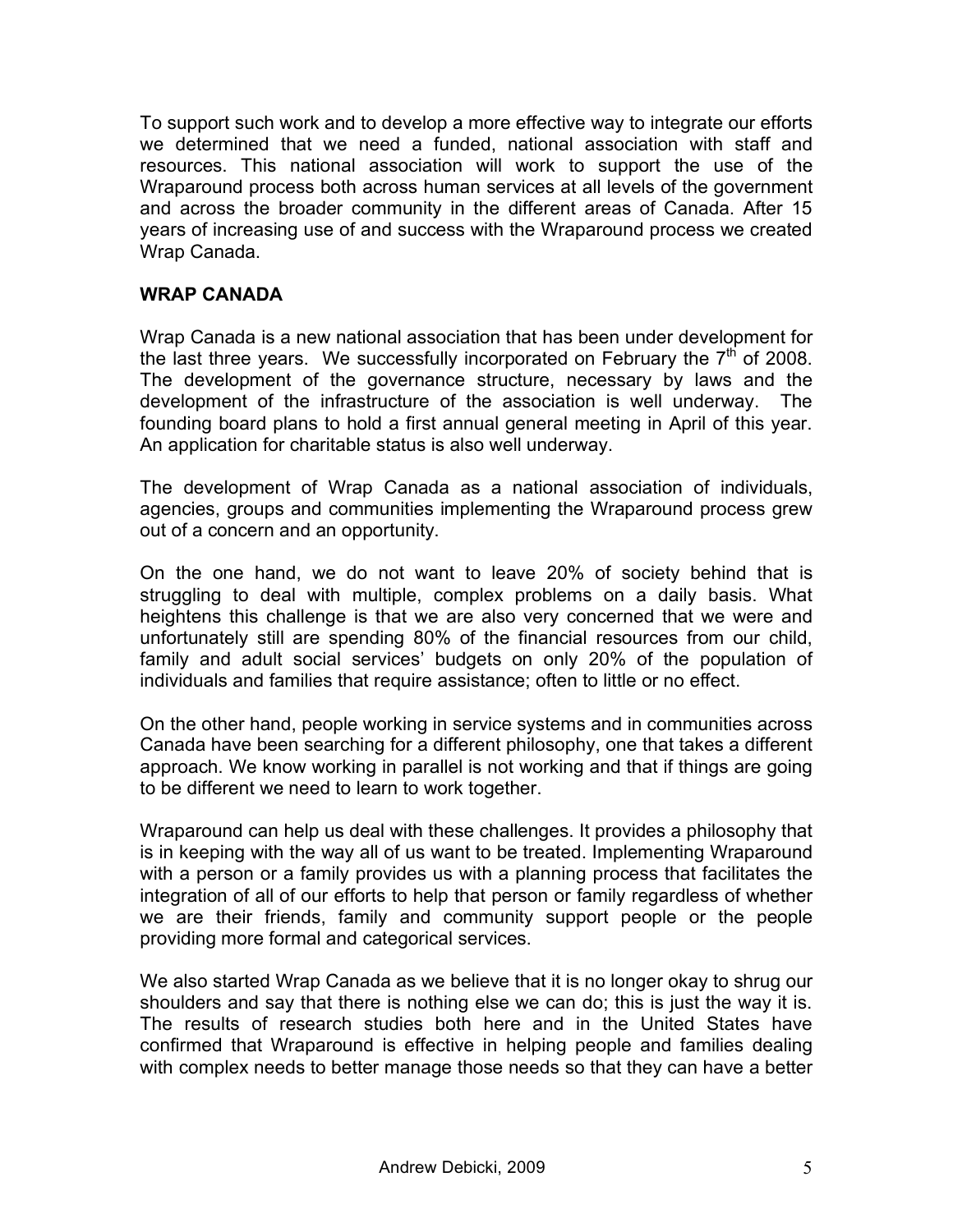life on a daily basis. The interest in spreading Wraparound across the country has been overwhelming.

# **THE VISION OF WRAP CANADA**

*All children, youth and adults and their families will be part of a vibrant supportive community such that their varied challenges and needs will be heard, addressed and met.*

**THE MISSION OF WRAP CANADA - "CREATING COMMUNITY FOR ALL!"**

*Wrap Canada will support communities to successfully implement the Wraparound Process with all children, youth and adults and their families dealing with varied and complex problems so that they have a better life and can be an active participant in their community.*

#### **THE OBJECTS OF THE CORPORATION CALLED WRAP CANADA**

(1) Serve as a national forum for people and organizations involved in supporting children, youth, adults and their families with complex needs using the Wraparound process in Canada.

(2) Liaise and support to allow local, provincial and territorial Wraparound processes to share information and work together at a national level.

(3) Build a national network of Wraparound practitioners that allows Wrap Canada to provide informed advice to government, business, education, social and health services, and other groups.

(4) Promote ongoing and sustainable funding for Wraparound initiatives across Canada.

(5) Provide research, development, training and advice to Wraparound initiatives in Canada on best practices in Wraparound.

### **KEY STRATEGIC DIRECTIONS FOR WRAP CANADA**

Key strategic directions have been identified through two strategic planning exercises so far. Work is already well underway in most if not all of these areas.

The key strategic directions are as follows:

1. To develop a strong, vibrant network of interrelated and diverse community initiatives using the Wraparound process across Canada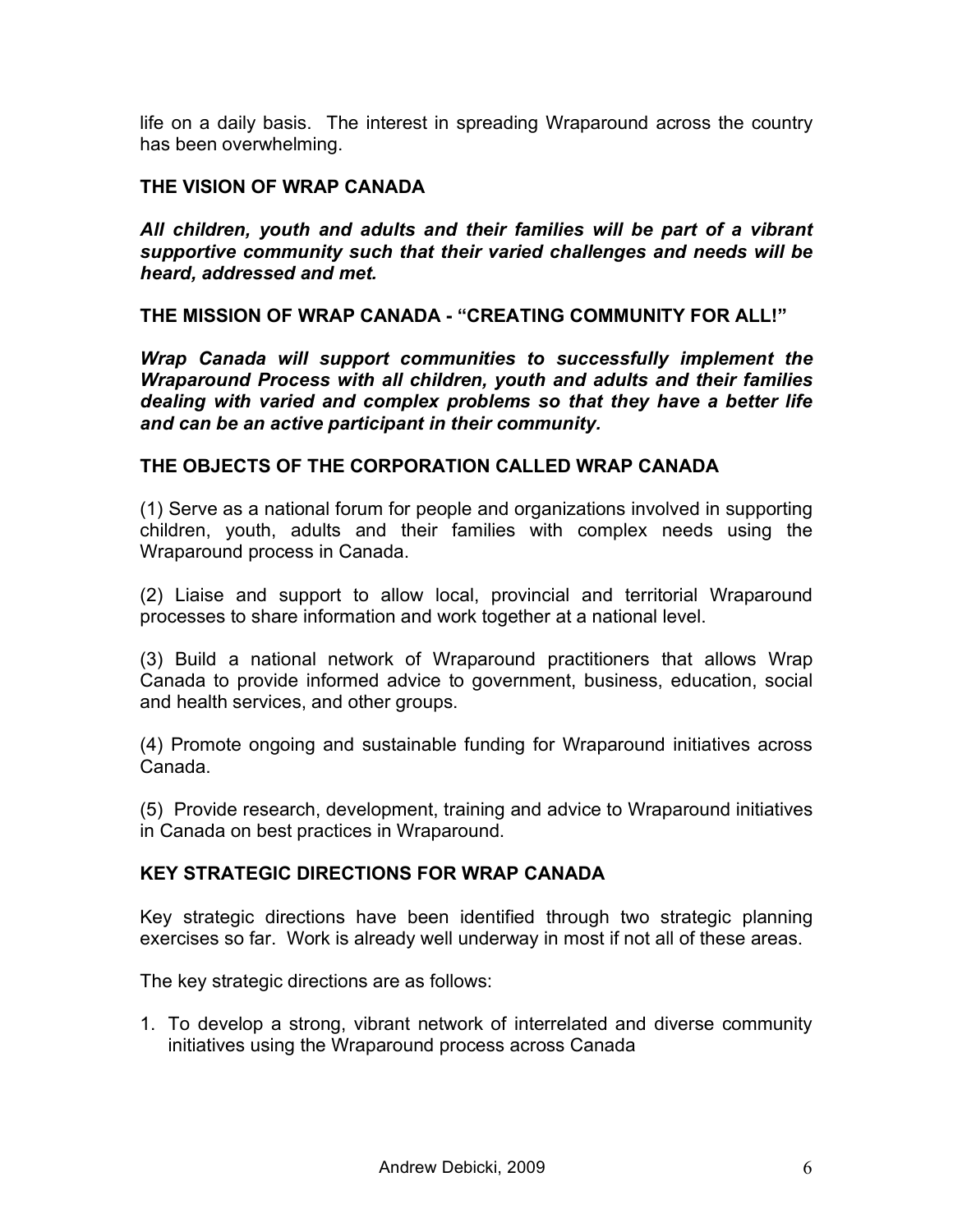- 2. To develop a Training and Technical Assistance Team that promotes, assists and supports excellence in the training, coaching and implementation of WP with children, youth and adults and their families experiencing/living with multiple, complex and unmet needs.
- 3. To develop varied/creative/culturally sensitive and effective strategies and models of community mobilization that result in resilient/vibrant communities as defined by geography, culture and/or need.
- 4. To develop a strong consumer voice across the age spectrum/life cycle that results in meaningful participation in all aspects of the work of the association.
- 5. To develop the capacity to respond to the unique needs and preferences of the Aboriginal, Francophone and Immigrant and Refuge communities.
- 6. To develop linkages within the broader system of care that supports the integration of services for individuals and family at a community and/or a regional, and/or a provincial or territorial level and/or at a federal level.
- 7. To develop the capacity to initiate and successfully complete qualitative, quantitative and cost benefit research for individuals and families dealing with unmet needs.
- 8. To assist in the development of new policy practice with all levels of government across Canada that better support and integrate services for people and families dealing with complex needs.
- 9. To develop a strong sustainability plan for the future of Wrap Canada that includes a strong mix of revenues derived from membership dues, fund raising and fee for service work and the acquisition of funds available from grants and provincial / territorial / federal funding.
- 10.To strategically partner with other national associations and initiatives that complement our work and are concerned with the same population of people and families as we are but perhaps from a different direction or approach.

# **ACCOMPLISHMENTS TO DATE**

### **In the Area of the Wraparound Process (hereafter referred to as WP)**

- ♦ Determined the core principles and values underpinning or determining how we use the WP.
- ♦ Determined the distinct phases of the WP and the core activities and skill sets within each one.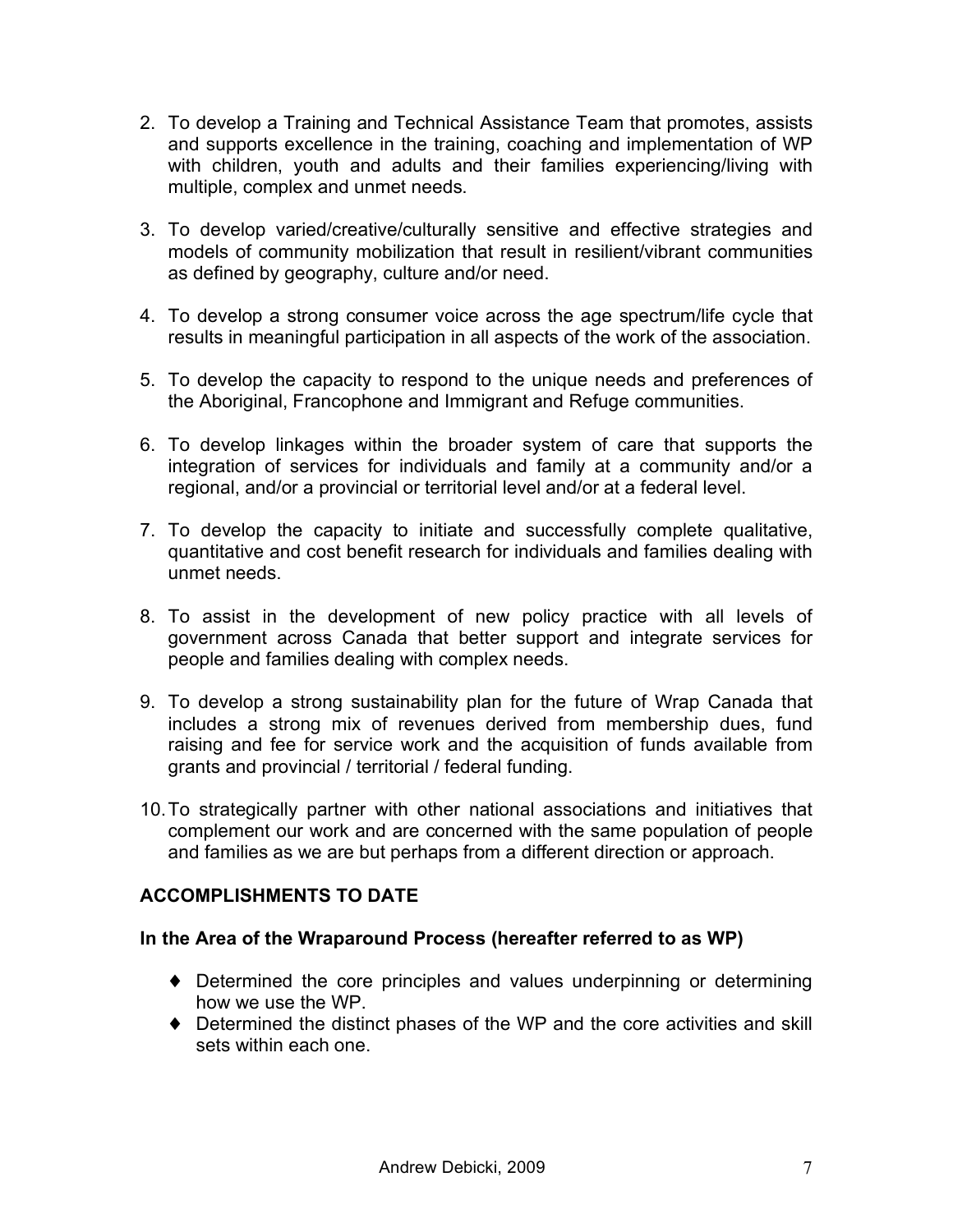- ♦ Adopted a Wraparound Facilitator certification process that builds on a common core set of skills/steps which can be broken down into 95 skill sets/steps.
- ♦ Adopted the role of Coach as field supervisor.
- ♦ Adopted a Train the Coach, Train the Trainer as well as piloting training on the development of the skills necessary to be both a Family Support Partner (or mentor) and to mobilize the broader community and/or to develop a Community Mobilization Team (hereafter referred to as the CMT).
- ♦ Working together we have carried out four research studies on the Wraparound process and many more are underway across Canada.

# **In the area of the Community Mobilization Team (CMT)**

- ♦ Developed a variety of models of community mobilization, especially the model of CMT used in a number of variations.
- ♦ Developed measures to count in kind donations and volunteer time.
- ♦ Developed measures but have not yet piloted them to survey the five developmental assets for community mobilization.

# **In the area of Policy Change and Funding**

- ♦ Contributed heavily to the move to a strength/need basis for treatment planning and plan of care development and inclusion of natural supports in child welfare and children's mental health work in Ontario, Saskatchewan, British Columbia and across a number of other provinces and territories.
- ♦ Supported and led the development of the Ontario model of Intensive in Home Services (starting fiscal year 2000/01) as well as Services for children with Complex Needs (starting fiscal year 2005/06) that led to annualized funding for these initiatives within every region across the province; this included annualized funding for a number of Wraparound initiatives in several communities and regions.
- ♦ Have successfully developed and implemented a number of program based demonstration projects that have led to either multi-year investment by foundations and provincial governments and/or annualized funding by provincial governments.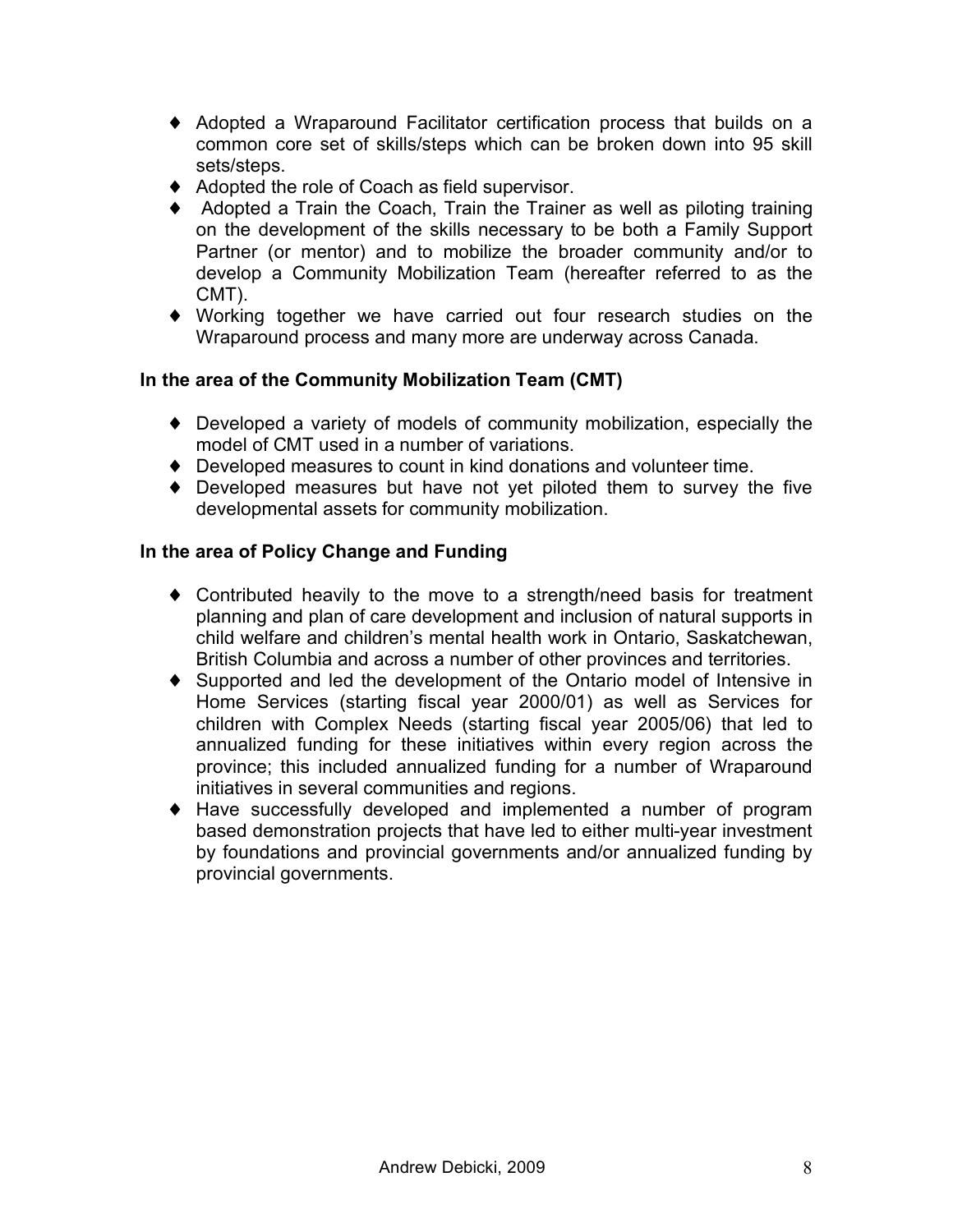# **THE FOUNDATION OF THE WRAPAROUND PROCESS**

The foundation of the Wraparound process is built on three core components. These three core components are as follows:

- 1. The Facilitators or staff that actually implement the planning process with a person or family and,
- 2. The mobilization of the local community to support the people and families with whom we are using the Wraparound process and,
- 3. The commitment and oversight of a System Level Partnership to ensure that Wraparound is used in the most effective and efficient manner within the service system and the local community for the maximum benefit of the persons and families being served.

Only when all three core components are in place and working together can we effectively and efficiently implement the Wraparound planning process to help people and families have a better life.

These three core components are built upon a foundation that guides how these components are constructed and implemented. This foundation is composed of the following concepts, values and principles:

- ◆ Paradigm Shifts
- ♦ The Values of the System Partnership
- ♦ The Principles that guide the actual delivery and use of the Wraparound process

These are described in Appendices 1, 2, 3respectively.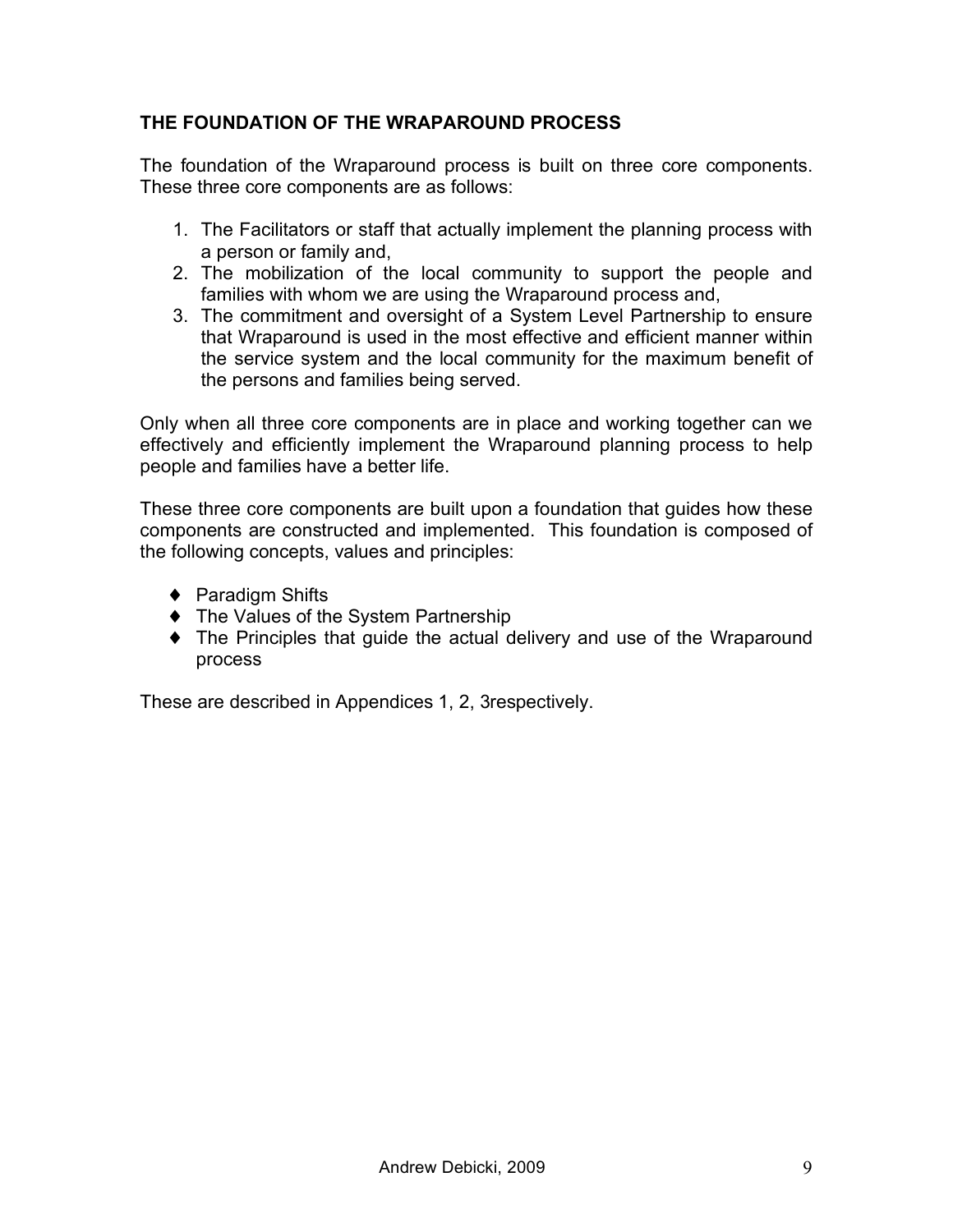# **THE CORE COMPONENTS OF AN EFFECTIVE WRAPAROUND INITIATIVE**

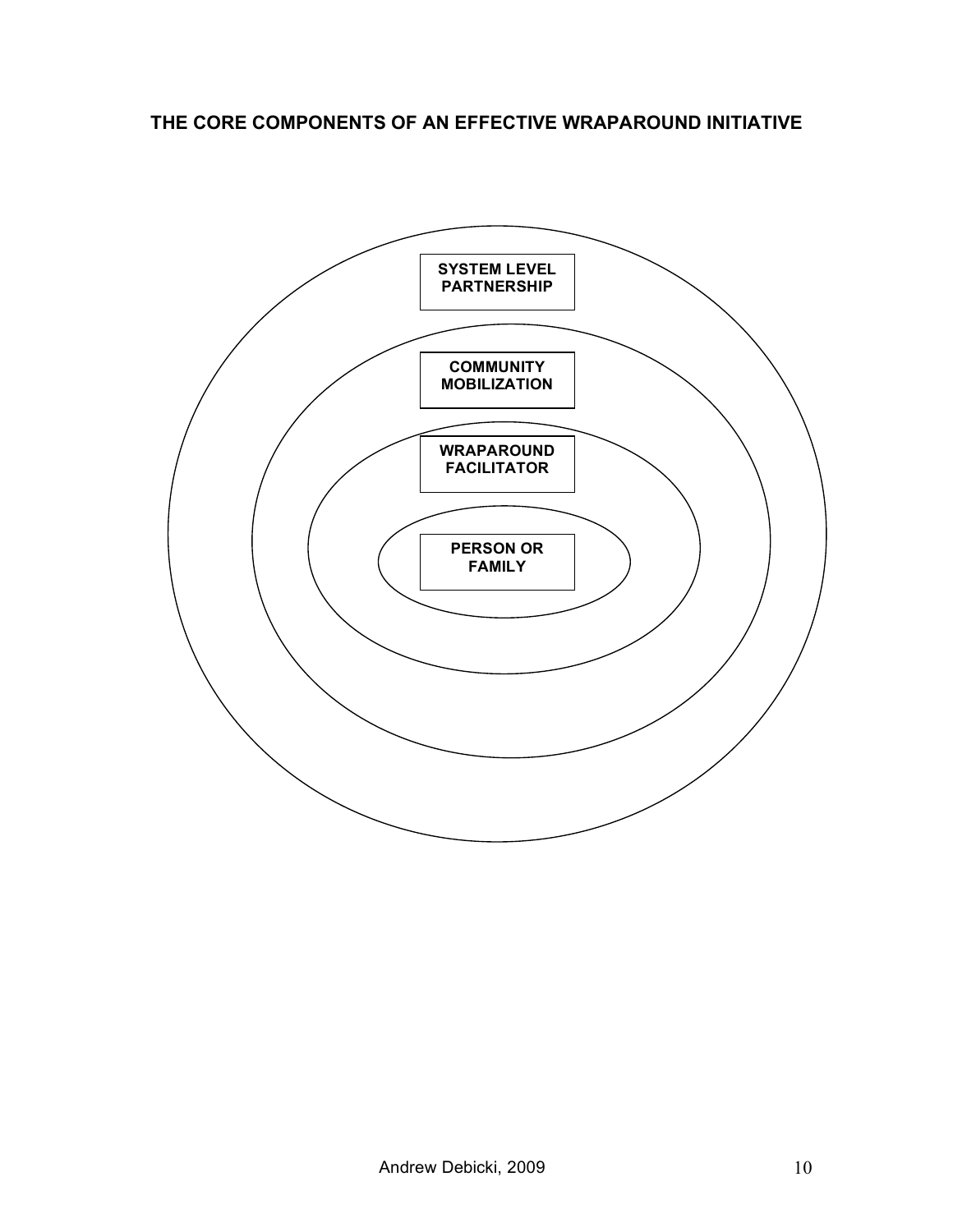# **HOW THE CORE COMPONENTS OF A WRAPAROUND INITIATIVE WORK**

### **1. HOW THE WRAPAROUND PROCESS IS IMPLEMENTED EFFECTIVELY**

In Wraparound a referred individual or family with children, youth or adults with complex needs is assigned a Wraparound Facilitator. Their role is to work in partnership with the family (or individual person) to help them pull together their Wraparound team. This team will be made up of the person/family themselves, their friends and the community support people and the service providers involved with them that they find helpful. This is the family's team. They decide who will be on their team.

The Facilitator works with the person/family to help them identify their strengths, their culture and their top needs. The Facilitator assists the person/family to bring together the person/family's Wraparound team. Together they review with the team the person/family's Strengths, Needs and Culture Discovery.

The Facilitator then helps the person/family and their team to work through a highly structured, intense and frequent planning process. The product of this planning is the development of a comprehensive plan that addresses the top needs of the identified person/family. This is accomplished by developing strategies that build on the strengths and resources of the person/family, their team, and the community in which they live. In essence, this team "wraps" services and supports around the person/family.

Any needs of the person/family that require volunteer and/or in kind donations that are beyond the resources of the person/family and their team to provide are communicated (in a non identifying way to the person/family) to the members of a local Community Mobilization Team. This team of people assists the people and families served by mobilizing the community to find and acquire these necessary resources and volunteers.

In some communities this outreach will be less organized and more organic. What we mean by this is that members of the person's/family's team and the services that are involved may just fan out to people they know in the broader community to obtain the volunteer or in kind donations required.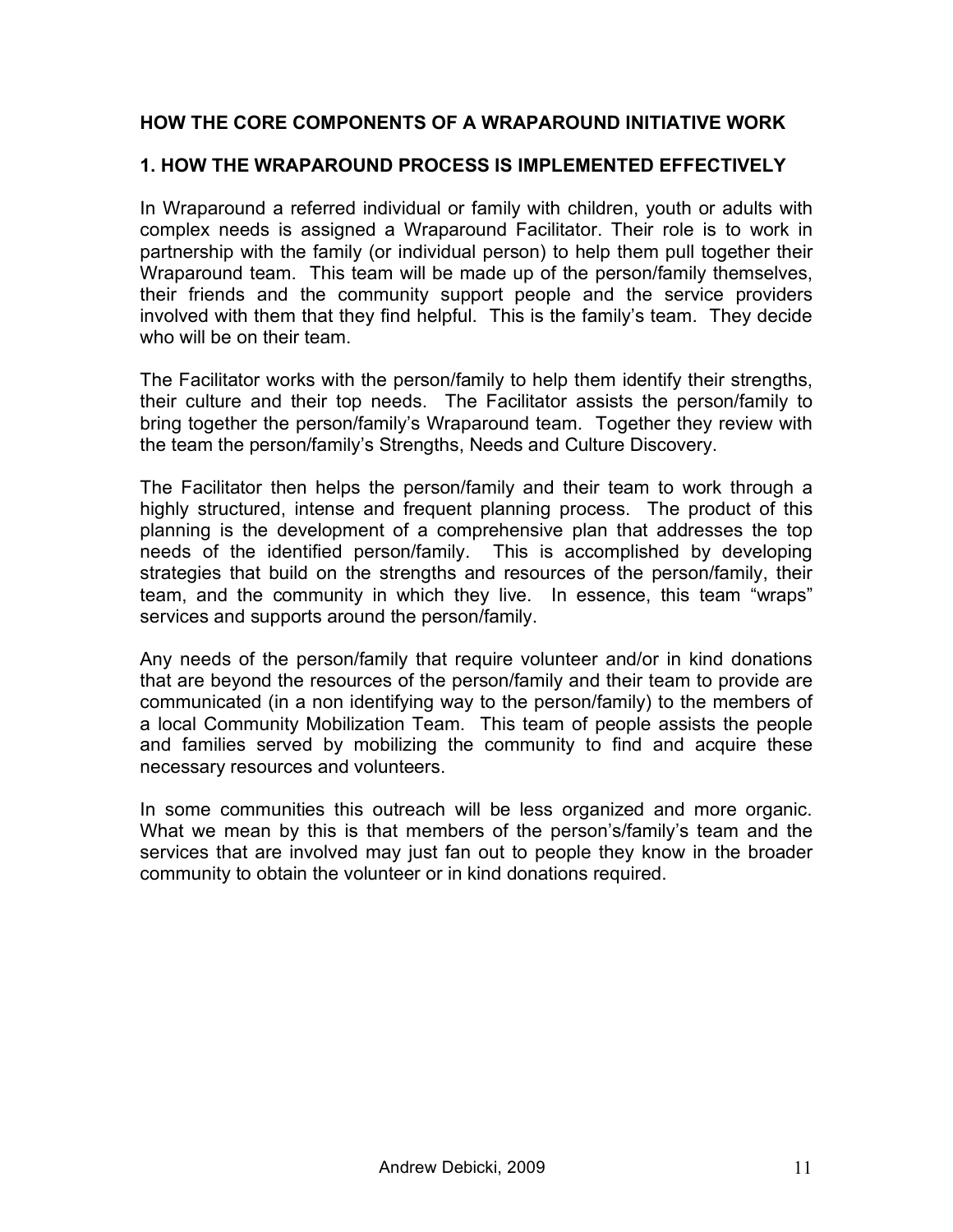### **The Four Phases and Activities of the Wraparound Process**

We have determined that the Wraparound planning process has four phases. Each phase is made of a number of individual activities that can be broken down into key sets of skills or steps. The four phases and their sets of activities are as follows:

#### **Engagement Phase**

#### **Key activities of this phase:**

-Family Engagement -Crisis Stabilization -Strengths and Culture Discovery -Vision for a better life and mission for the team -Identification of the Needs and Related Short &/or Long Term Goals -Team Identification and Formation

### **Team Based Planning Phase**

#### **Key activities of this phase:**

-Wraparound Team Preparation -Wraparound Team Facilitation and Planning -Safety Planning -Plan Documentation

### **The Implementation Phase**

### **Key Activities for this Phase:**

-Nurturing the Wraparound Team -Carrying out the Plan -Monitoring the Plan -Modifying the Plan and the Wraparound Team as needed

#### **Transition Phase**

#### **Key Activities for this Phase:**

-Ongoing Planning

- -Plan Documentation
- -Safety Planning with Informal or Community Supports

-Graduation from the Wraparound Process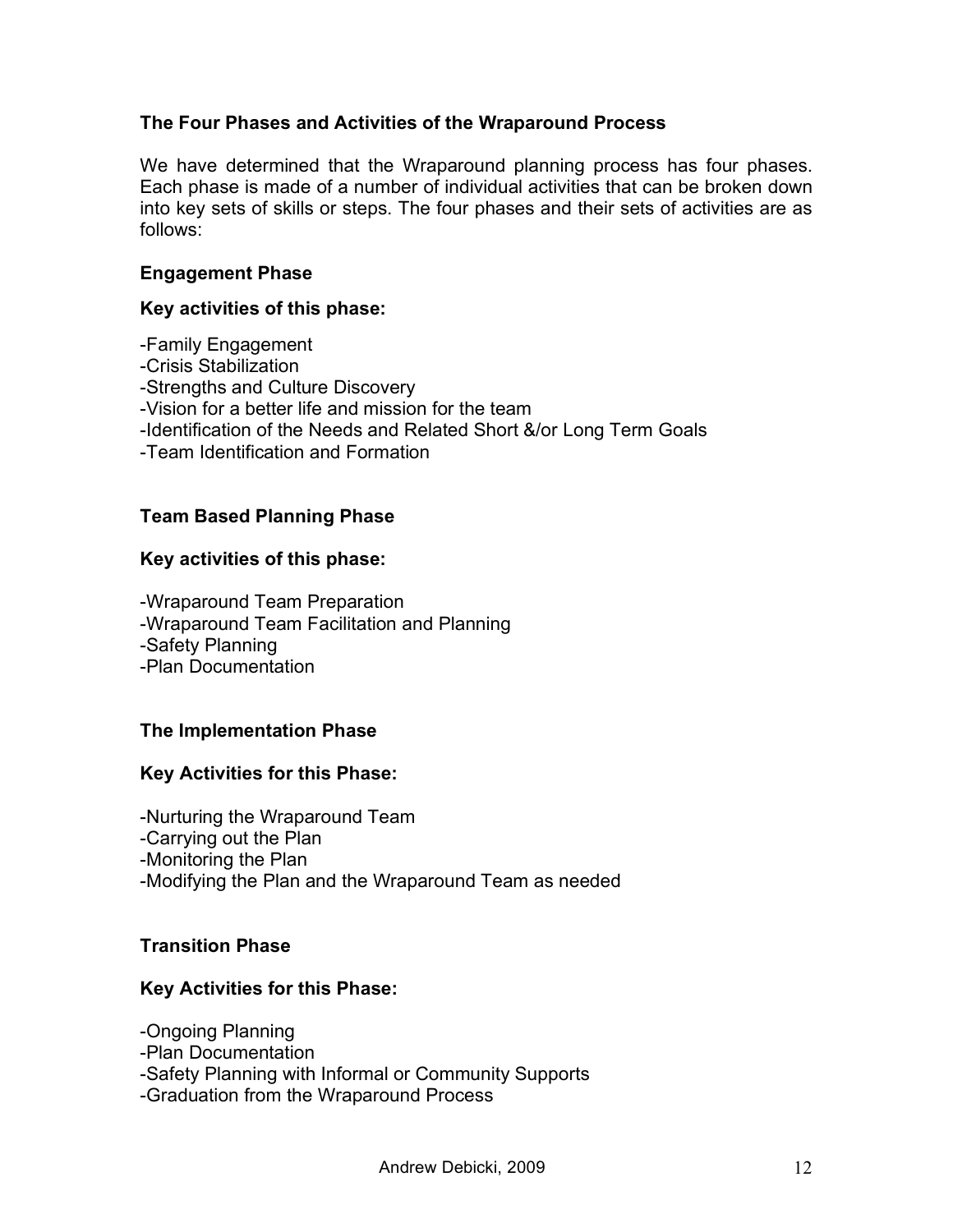#### **Core Skill Sets/Steps**

The above activities are made up of a total of approximately 95 skills/steps. Through our partnership with Vroon VanDenBerg we access a certification training program to train and coach new Facilitators so that they learn to implement Wraparound to a high level of fidelity.

Over the last two years we have begun to implement Vroon VanDenBerg's new certification training and coaching program for new Wraparound Coaches so that they are trained and coached by a senior Coach/Trainer on how to coach new Facilitators to a high level of fidelity.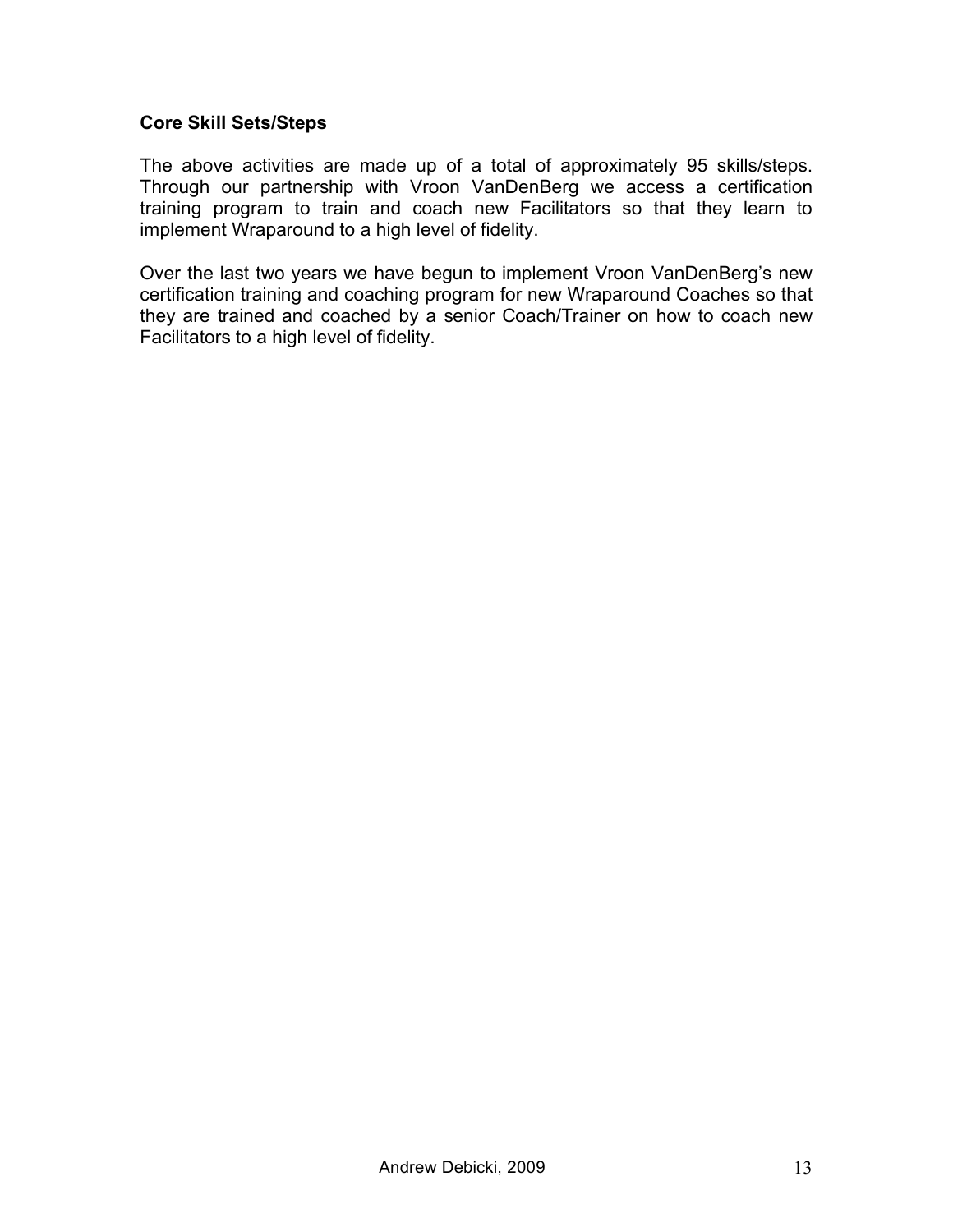# **2. THE MOBILIZATION OF THE LOCAL COMMUNITY**

The mobilization of the local community to support the people and families with whom we are using the Wraparound process is essential over the long term so that the people and families can be an active part of their local community and slowly rebuild their social safety net.

There are many different ways to mobilize the local community to support those in need, whether it be an urban, suburban or rural community. They range in scope from ones that are readily and easily done to ones that are more comprehensive and time consuming.

One of the easiest and most straightforward ways to accomplish this is to fan out to the local community through the people involved with the initiative. In a service system, it could be accomplished through the creation of an email list that is used to fan out to all staff across the service system.

Theoretically, all staff could then reach out through all of their contacts in the community when something in kind or a volunteer support is needed. Those service providers who have contact either with the person/family or another staff who works with them are usually more motivated and more active in this approach.

Another approach is to reach out to churches and/or service clubs or other community groups, many of whom exist to help those in need in their community.

If these more straightforward ways of mobilizing the community are not effective, then you probably will need to take a more comprehensive and time consuming approach to community mobilization.

One approach that we have had considerable success with in Ontario has been the development of a Community Mobilization (hereafter referred to as a CMT).

A CMT supports the work of the Wraparound Facilitators with people and families in the local community. A local community as referred to here is a group of people that live, play and potentially work in proximity to each other and care for each other. It may also be defined by culture (e.g. Aboriginal community or reserve, a Polish community, an Asian community, etc.).

The CMT is made up of people who are "community connectors". John McKnight, Professor of Education and Social Policy, Co-Director of the Asset-Based Community Development Institute at Northwestern University, has identified the primary characteristics of good "community connectors" as follows:

1. They believe that their community is a welcoming and supportive community.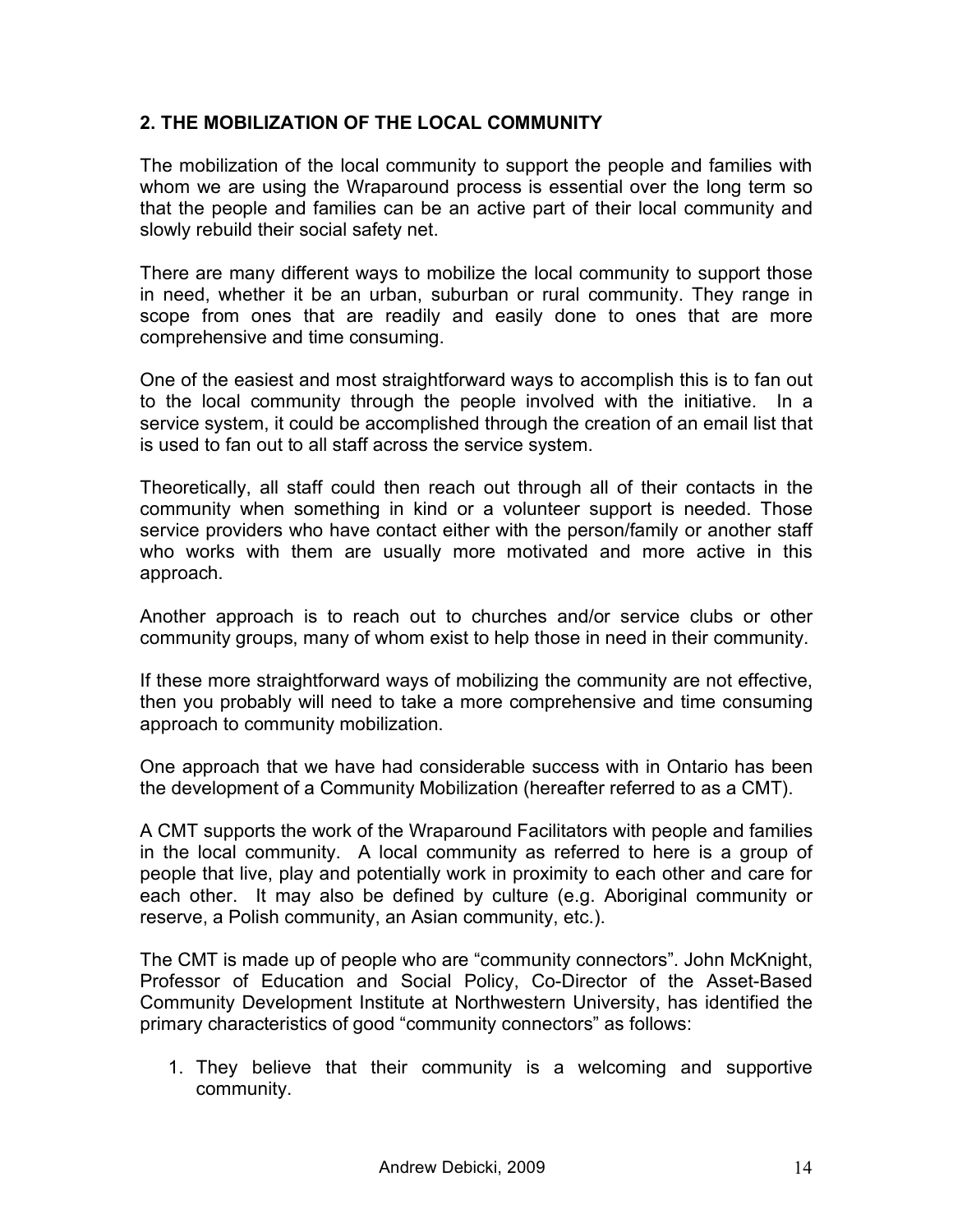- 2. They are gift centered in their nature.
- 3. They are well connected in their community.
- 4. They are trusted this is important because they are asking people to help individuals and families with children, youth and adults with complex needs who are often marginalized and have become isolated from positive social networks.

Community connectors come from all walks of life. Frequently, they are community leaders, representatives from natural or informal community support agencies/groups such as recreation, faith, business, service clubs, as well as representatives of the formal child and family and adult services in the community. The important role they play is to help the people and families served through the local initiative to get connected to volunteer support people and in kind resources that they require to have their needs addressed on a daily basis.

The Chair of a CMT is often a locally recognized community leader and/or champion for people and/or families. The CMT functions similar to but different from a Steering or Advisory Committee or a Board of Directors. The system level partnership takes care of all the programmatic and administrative aspects of the functioning of the CMT. However, it has to be explicitly clear that the local system partnership doesn't tell the CMT what to do; it just provides the CMT with the necessary support to function effectively.

# **The purpose of the CMT is as follows:**

-To educate the local community about Wraparound and the children, youth, adults and their families that are served

-To mobilize the community and its resources and volunteers to provide effective community support to each person or family served with Wraparound that live in that community

-To support the work of the Facilitators by connecting each person or family served to the in kind resources and volunteers they require to meet their needs on a daily basis

-To support the Facilitators in the challenge of helping the people and families served to reconnect to positive social networks and to redevelop a social safety net

### **A few examples of what we mean by effective community support are described briefly below:**

1. A young mother in her late teens with two children got her life back together with the help of Wraparound. She had bounced from foster home to foster home and then group home to group home from age 4 till 16 when she left her last group home. Altogether, she had been in 23 different placements! She believed that parenting was instinct as she had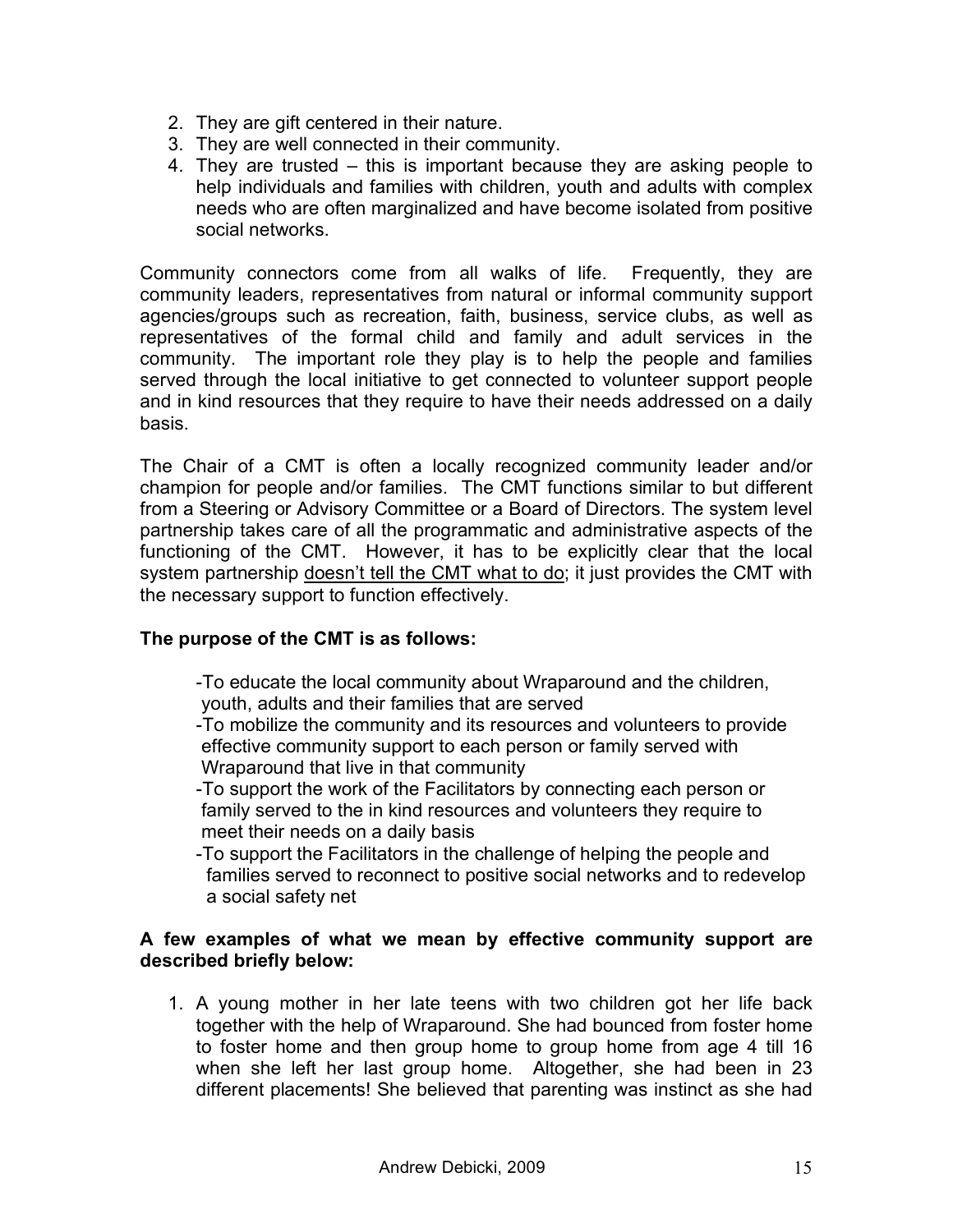not experienced a positive parenting experience herself. As a young mom of two children she was an open case to child welfare because they were concerned about her low level of parenting skills. When she had completed a very successful year in Wraparound that saw child welfare close her file, she was asked what about Wraparound had made the biggest difference. To her, it was the volunteer mentor who helped her develop her parenting skills that was recruited for her early on by the CMT!

- 2. A man and a woman with three kids had been on disability for the last 12 years. Upon doing the strengths discovery, the WrapaAround Facilitator identified that the father had grown up in a family and town where it was important for him to learn to fix his own car. The father had only worked in food services at minimum wage before being put on disability. With the help of the local CMT, the father was sponsored by them to get his mechanic's certificate and a person on the CMT used their connections at a local garage that they frequented to get them to give the father a shot at being an apprentice. Not only did he complete his apprenticeship, but he was also hired on as a mechanic by the garage once he was finished his apprenticeship!
- **3.** A teenage boy of 14 just about to be released from secure custody was referred to Wraparound. Upon meeting him, his Wraparound Facilitator discovered that despite exhibiting extreme acting out behaviour in the custody facility, he was totally crazy (in a positive way) about all outdoor sports and some indoor sports. He could quote sports' stats for the last 5 years for hockey, biking, skiing, etc.. With the help of the local CMT, he was placed at an Outdoor Sporting Goods store that a CMT member frequented to do his court ordered restitution. Initially, the Manager of the store requested a one to one worker to be with the 14 year old all the time. Within a week, the Manager phoned the Probation Officer and said that the one to one worker was not needed. He said that the 14 year old's passion for outdoor sports was such that he had switched the young man from doing odd jobs to selling sports equipment. The Manager predicted that he would be a great salesman for him!

For more information on how to develop and how a CMT should function, please refer to Andrew Debicki's article "*A Best Practice Model for a Community Mobilization Team"* in the Resource Guide on The National Wraparound Initiative's Website. This American based website contains a ton of useful information on Wraparound and how it is used in the United States.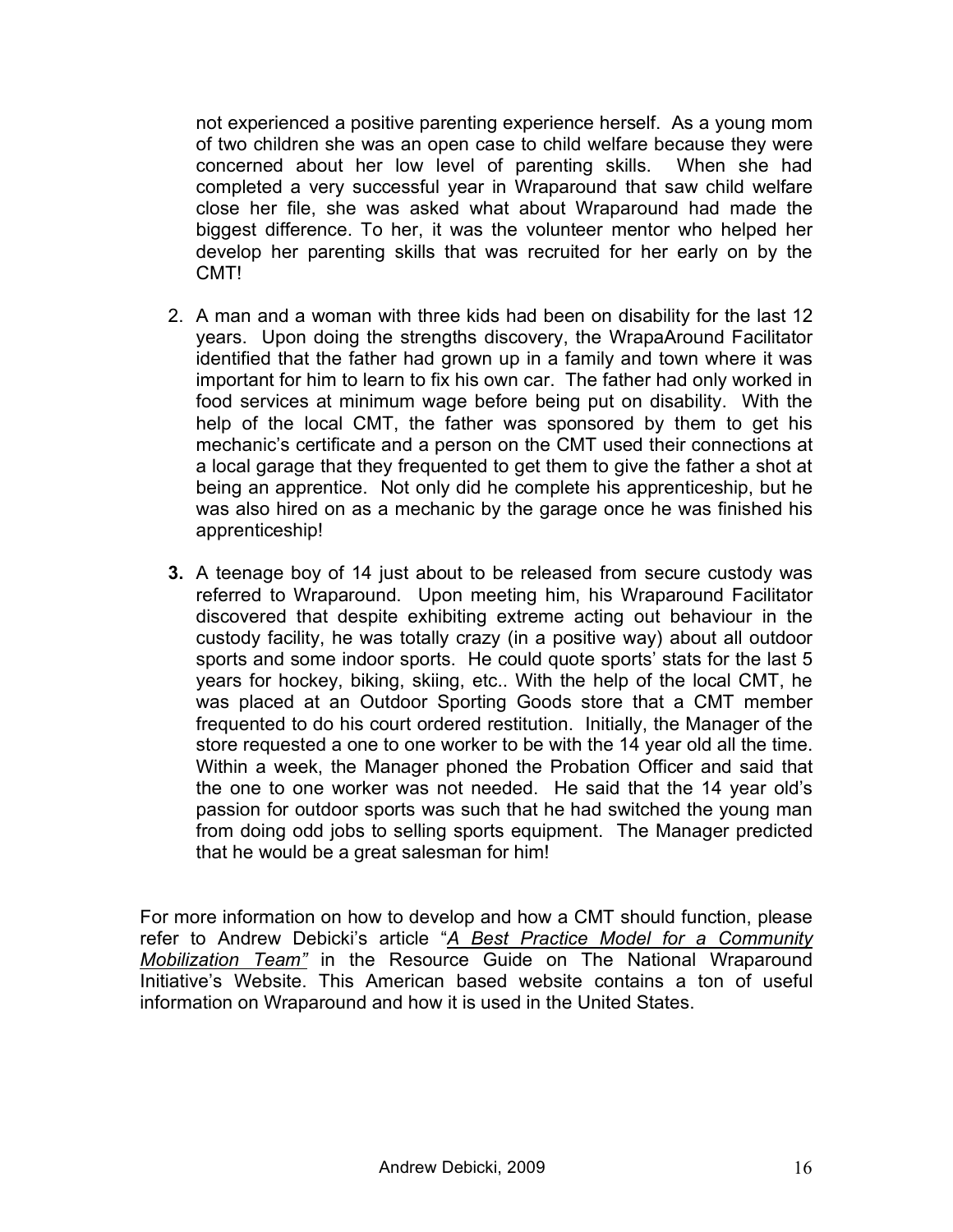### **3. THE SYSTEM LEVEL PARTNERSHIP (AT A CITY OR REGIONAL LEVEL) NECESSARY TO SUPPORT THE USE OF WRAPAROUND IN A COMMUNITY**

The commitment and oversight of a System Level Partnership to ensure that Wraparound is used in the most effective and efficient manner within the service system and the local community for the maximum benefit of the persons and families being served is the third core component. As much as possible it is key that the Wraparound initiative be seen as supported by all of the system partners and not owned by any one organization.

Some Wraparound initiatives have been implemented with just with a system level partnership and paid Wraparound Facilitators or just by one agency. These initiatives have found it challenging to create the necessary community capacity to truly support people and families with the in kind resources and/or the volunteers they have required, let alone helping them to connect in the long run with positive social networks in order to rebuild their safety net.

There have been also been some Wraparound initiatives that have been implemented with only a CMT and volunteer Wraparound Facilitators. They have been challenged to develop the necessary financial capacity and organizational infrastructure to be sustained over time.

Consequently, it is important to have a strong system partnership between even as few as two agencies, community organizations or other incorporated community groups to ensure that the local Wraparound initiative has sufficient support and infrastructure to continue over time. If it is just one agency/organization on its own, it can very easily be seen or see the CMT as an outreach program of the agency/organization.

The role of the System level partnership is as follows:

- ♦ To provide the necessary programmatic and administrative support and infrastructure to effectively run local Wraparound initiatives.
- ♦ To ensure that the local CMTs clearly see themselves as working in tandem with the system level partnership.
- ♦ To help secure the necessary resources, supports, staff and volunteers to effectively implement the Wraparound process with people and families.
- ♦ To identify system barriers at the local, regional, provincial and national level and help develop strategies in partnership with other Wraparound initiatives and Wrap Canada to effectively overcome these systemic barriers.
- ♦ To assist in implementing the necessary quality assurance procedures and, from time to time, assisting with developing and implementing research studies.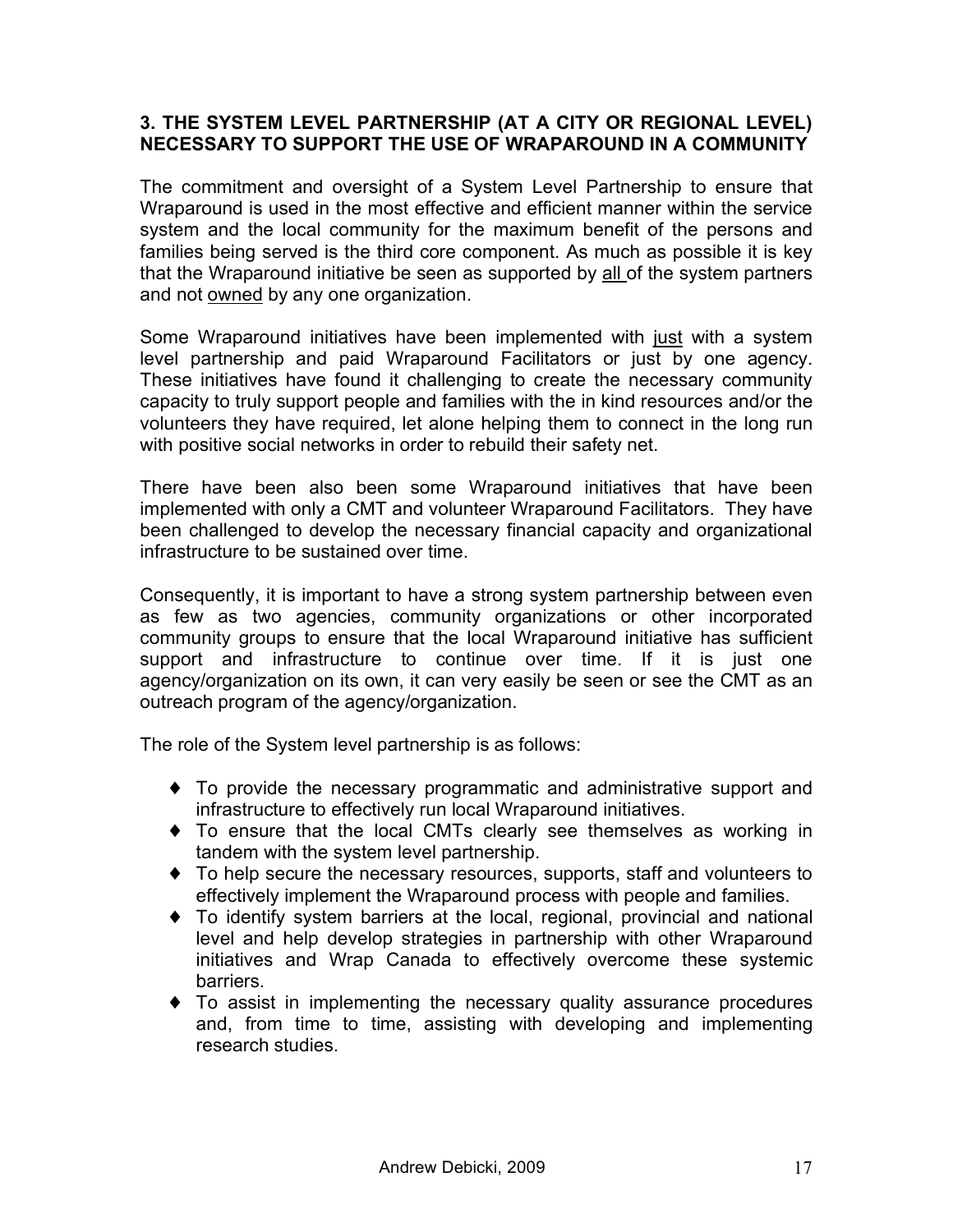### **KEY ROLES NECESSARY WITHIN THE THREE CORE COMPONENTS OF A SUCCESSFUL WRAPAROUND INITIATIVE**

### **Outlined below are the key roles necessary for the successful delivery of the Wraparound Planning Process with People and Families**

- ♦ Volunteer and/or Paid Facilitators who are certified to deliver Wraparound to a high level of fidelity.
- ♦ A Coach to spend time in the field with each volunteer or paid Facilitator teaching them how to effectively implement the Wraparound process to a high level of fidelity.
- ♦ Ongoing training and certification of Facilitators and Coaches either provided by a Wraparound Trainer employed by the local initiative or purchased from Wrap Canada.
- ♦ A full or part time Community Mobilization Worker to support the development and ongoing operation of local CMTs (this could be one position for a whole area or one position shared by several local initiatives in close proximity to each other).
- ♦ A local or Regional Wraparound Coordinator who is responsible for the ongoing operation of the local initiative and is equally accountable to both the System level partnership and the local CMT(s) with which they work.

# **THE RESEARCH BASE**

Through ongoing program evaluation efforts, most Wraparound initiatives in Canada have had significant success in using the Wraparound process to help families with children and youth dealing with complex needs work towards having a better life on a day to day basis.

This has been measured individually at the individual and family level by tracking change with respect to the goals of the people and the members of the families. Various Wraparound initiatives have also used one or two common measures of change and have tracked success across all of the children, youth, adults and their families served with resulting high levels of effectiveness.

There has also been a high level of consumer satisfaction as reported by both parents and older youth with the planning process and with respect to the relationship with their Wraparound Facilitator. This feedback has been collected by most Wraparound initiatives using mailed out questionnaires as well as having somebody independent of the Wraparound initiative collect the feedback.

We have also completed three pilot studies and one full research study examining the effectiveness of the Wraparound process with families with children and youth with complex needs. The first study done in Ontario was a pilot for the second and larger study.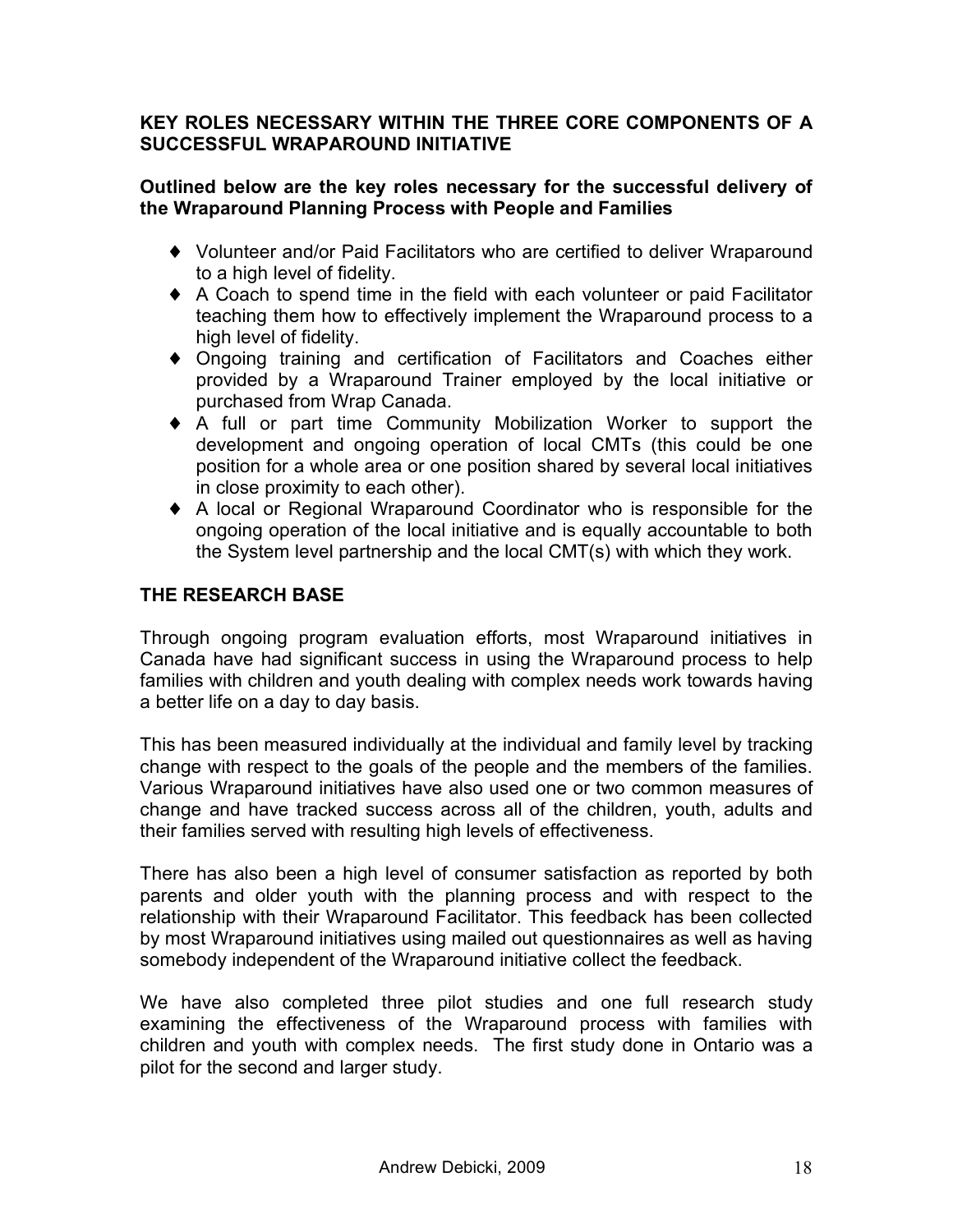Evidence for the effectiveness of the Wraparound process was found in both studies funded by the government of Ontario. Within these studies parents reported a high level of goal achievement as well as satisfaction with the Wraparound process.

In the second and larger of the two studies, the researcher found that when outof-home placement was used across eight geographically different rural and urban communities, the children in Wraparound generally used less costly and less intrusive placements (foster and group home). The children in the comparison group tended to use more costly and more intrusive placements (residential treatment and young offender placements). The average cost of placement over a nine-month period for children in Wraparound was \$9,175.30 versus \$27,748.00 for children in the comparison group.

Two other pilot research studies in Ontario have also looked at the benefit of using the Wraparound process to either successfully avert children and youth going into child welfare care, or being in care for shorter periods or using the Wraparound process to successfully repatriate youth in out of home and out of region placements back to their home community.

The Toronto Catholic Children's Aid Society ran a pilot project called Reconnecting Youth in partnership with Oolagen Children's Services and Turning Point between 1996 and 1998. As one of three services they offered, they used the Wraparound approach with 28 children at risk of going into care or needing to be returned home from care. In doing so, they successfully averted the use of 9,495 days in care for a total cost savings of \$712,125.

Another pilot project was undertaken by the Hamilton Wraparound initiative operated out of Lynwood Hall Child and Family Centre working in partnership with the five child welfare agencies located in Brantford, Haldimand and Norfolk counties, Hamilton and the Niagara region. The project began on February 1<sup>st</sup> of 2005 and ended January 31 $\mathrm{^{st}}$  of 2006.

The project team was successful in using the Wraparound process to repatriate 42 children back into the region to local placements that included foster or group homes, or their own family of origin, or to independent living in the community. Of these 42 children, 40 were doing as well as or better than they were when compared to their functioning when stable in their out of region placement.

In addition, approximately \$1.6 million in savings on the per diems for out of region placements for these 42 children was realized for the five child welfare agencies across the region and for the Ministry of Child and Youth Services of Ontario.

Of note is that in the United States the Wraparound Process has been recognized as a best practice. It is hoped that it will receive recognition of being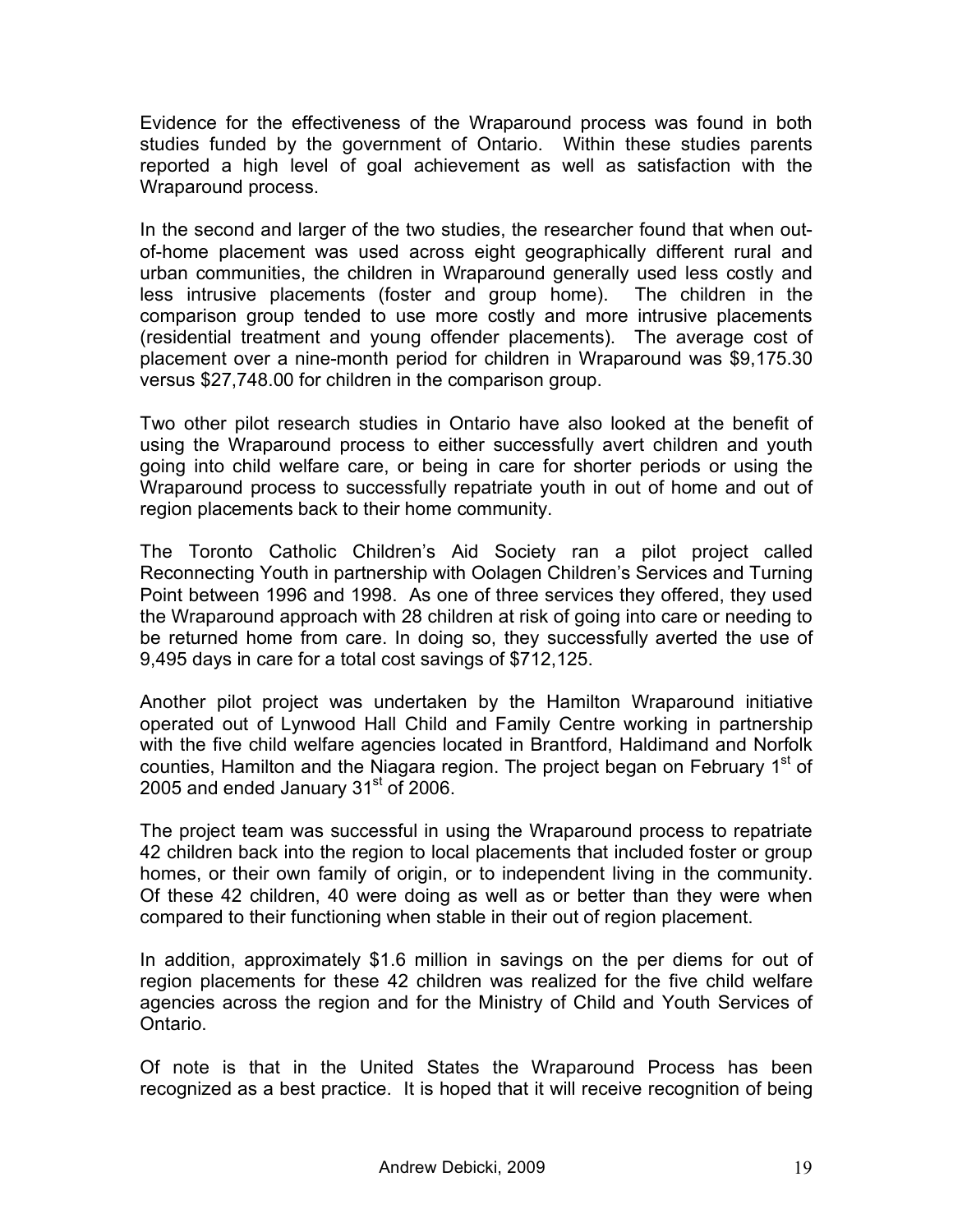an evidence based practice soon due to the promising, but as yet unpublished results of some recent randomized cost benefit studies that have been done in the last few years in the United States.

For more information on the Wraparound process in the United States, please refer to the website for the National Wraparound Initiative. To find it on the internet just put the name, "National Wraparound Initiative" into any search engine and you will land on their website. They usually have the latest summary of the research done in the United States posted there.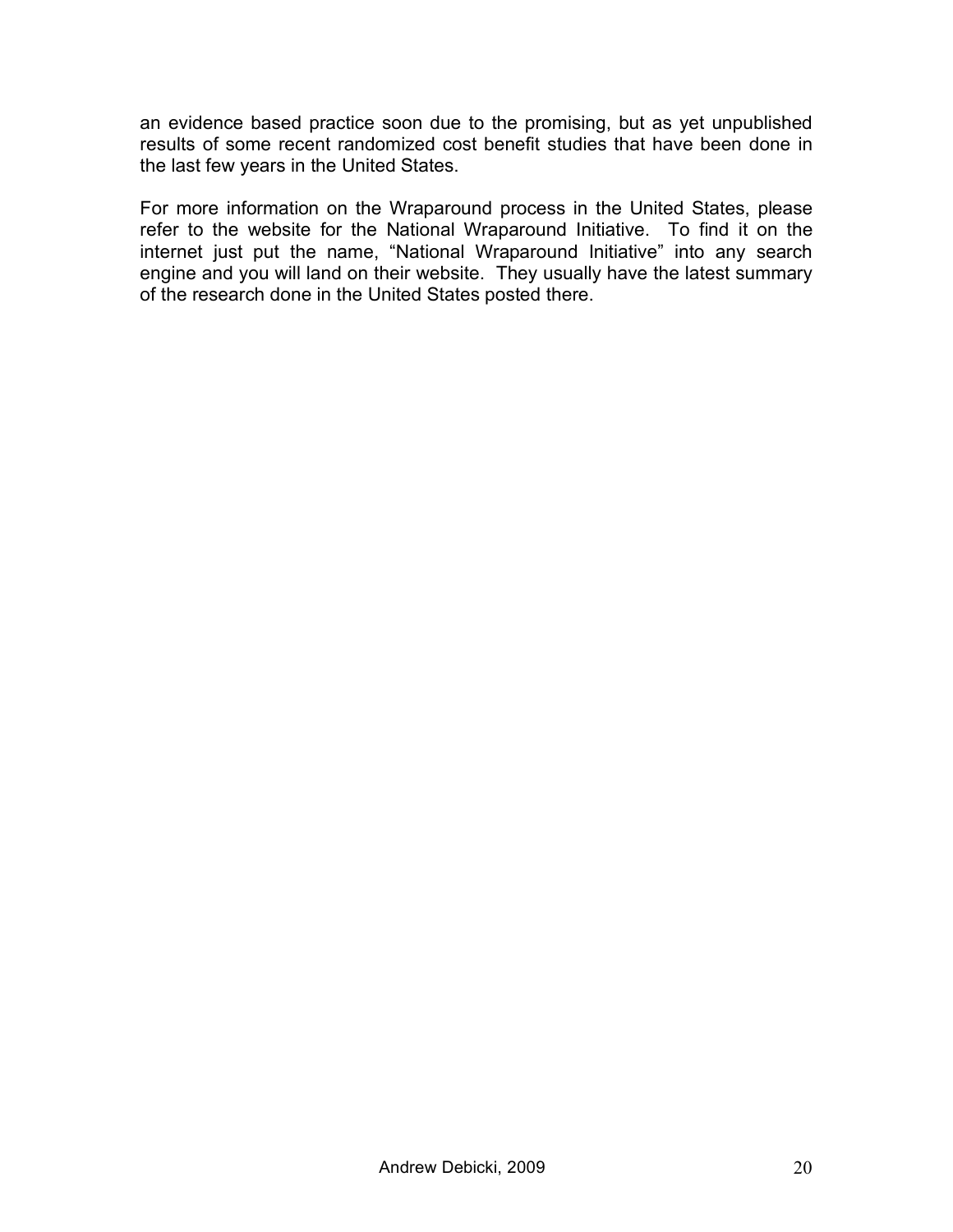### **APPENDIX 1**

### **PARADIGM SHIFTS**

### **Fundamental to the Wraparound process are a number of paradigm shifts that are identified as follows.**

- 1. In Wraparound, the person/family directs the planning versus the professionals directing the planning
- 2. Wraparound plans meet the needs of the person/family versus the needs of the professionals
- 3. Wraparound plans are built on the strengths, culture and resources of the person, their family, their team and the community in which they live versus being based upon just a disease or pathology model
- 4. Wraparound plans are flexible and unique to each person/family versus being set and categorical
- 5. Wraparound teams always include the person/family, their friends and relatives that they want on their team and the community support people and the professionals that they find helpful versus the team being made up of just the professionals involved
- 6. Wraparound teams initially meet every week or every other week until safety issues for the person/family have been stabilized, and then usually at least once a month, versus traditional case conferencing that usually has the team meet only every three months
- 7. All communities are vibrant and both want to and will address the needs that arise for all their citizens regardless of the complexity of those needs; communities want and can "take care of their own" versus getting stuck on the NIMBY principle (NIMBY stands for Not In My Back Yard).
- 8. All service systems can work together and integrate their efforts to be more effective with persons/families struggling to address their multiple, complex problems.
- 9. Governments at all levels are for all citizens and can change their policies and procedures to better support communities, services and workers to more effectively support people/families dealing with multiple, complex problems.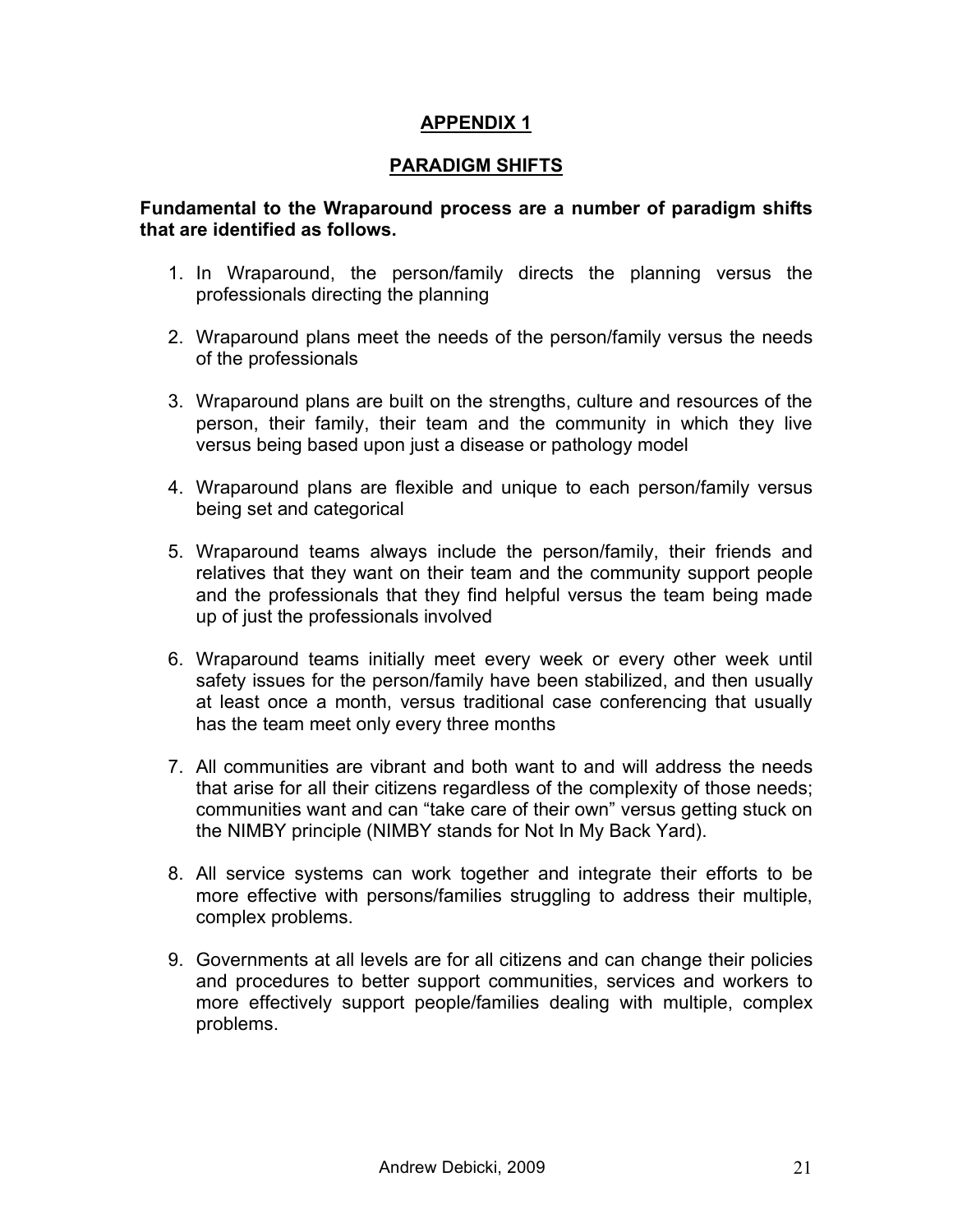### **APPENDIX 2**

# **THE VALUES OF THE SYSTEM PARTNERSHIP**

- 1. Respect
- 2. The right to be listened to and heard
- 3. The right to self determination
- 4. "No blame, no shame" what happened in the past stays in the past; we focus on now and the future
- 5. The right to be seen as having worth in society
- 6. The right to live life with dignity
- 7. The importance of access, voice and ownership: or, as we often say in Wraparound: "Nothing about us without us!" (A saying from the South African Disability Movement)
- 8. The golden rule: "treat others as you would want them to treat you!"
- 9. The right to support, even with multiple, complex needs
- 10.Reciprocity we recognize the need that youth and adults have to want to give back to the community for all of the support that they have received

#### **Please note**

These values can be adapted to any culture, community or service and can be translated into other languages. An example of a variation of these values that was developed by a service for urban Aboriginal people who are at risk of or who are homeless is on the next page. They were developed by the staff team and approved by the Executive Director.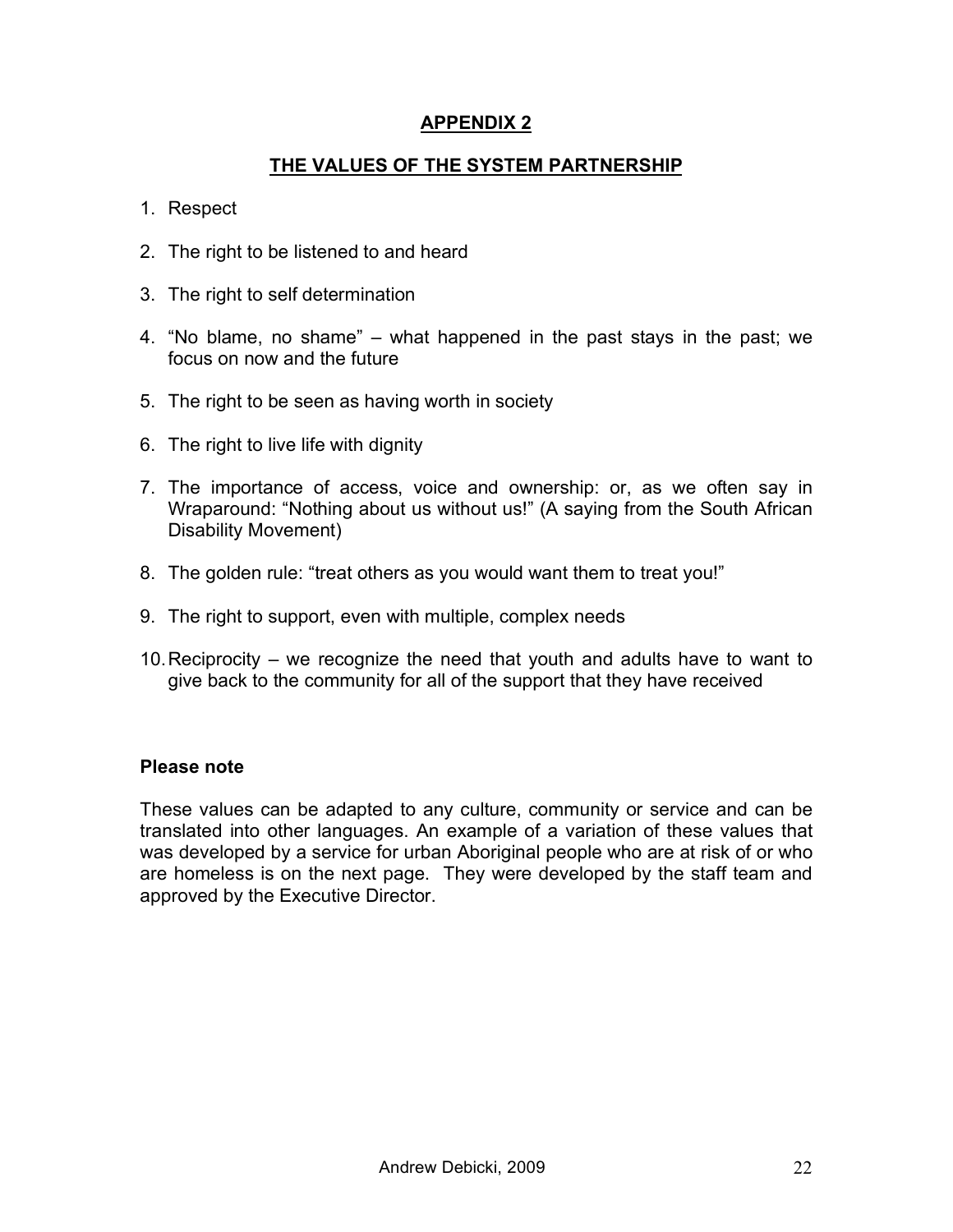# **NATIVE WOMEN'S CENTRE**

### **ABORIGINAL HEALING & OUTREACH PROJECT**

Developed August 17<sup>th</sup> of 2008

#### **THE KEY VALUES THAT DRIVE THE WAY WE WORK**

1. Be respectful and to be respected

2. The right to be listened to and truly heard and understood

3. Silence is okay; when you're listening you are not speaking; "everybody has two ears and one mouth"

4. The right to know your roots, who you are and where you are coming from and where you are going

5. Acknowledge life's lessons and build on those strengths as each lesson is presented

6. Everyone has a gift and a purpose and a right to have it recognized and appreciated

7. Everybody has the right to make positive decisions that guide their own lives

8. Everybody has the right to be involved, to have their voice heard and understood and to make their own choices; "Nothing about us without us!"

9. Everybody has the right to unconditional support and care regardless of their circumstances

10. Share with others the life lessons that you have been given along your path

11. Change begins with me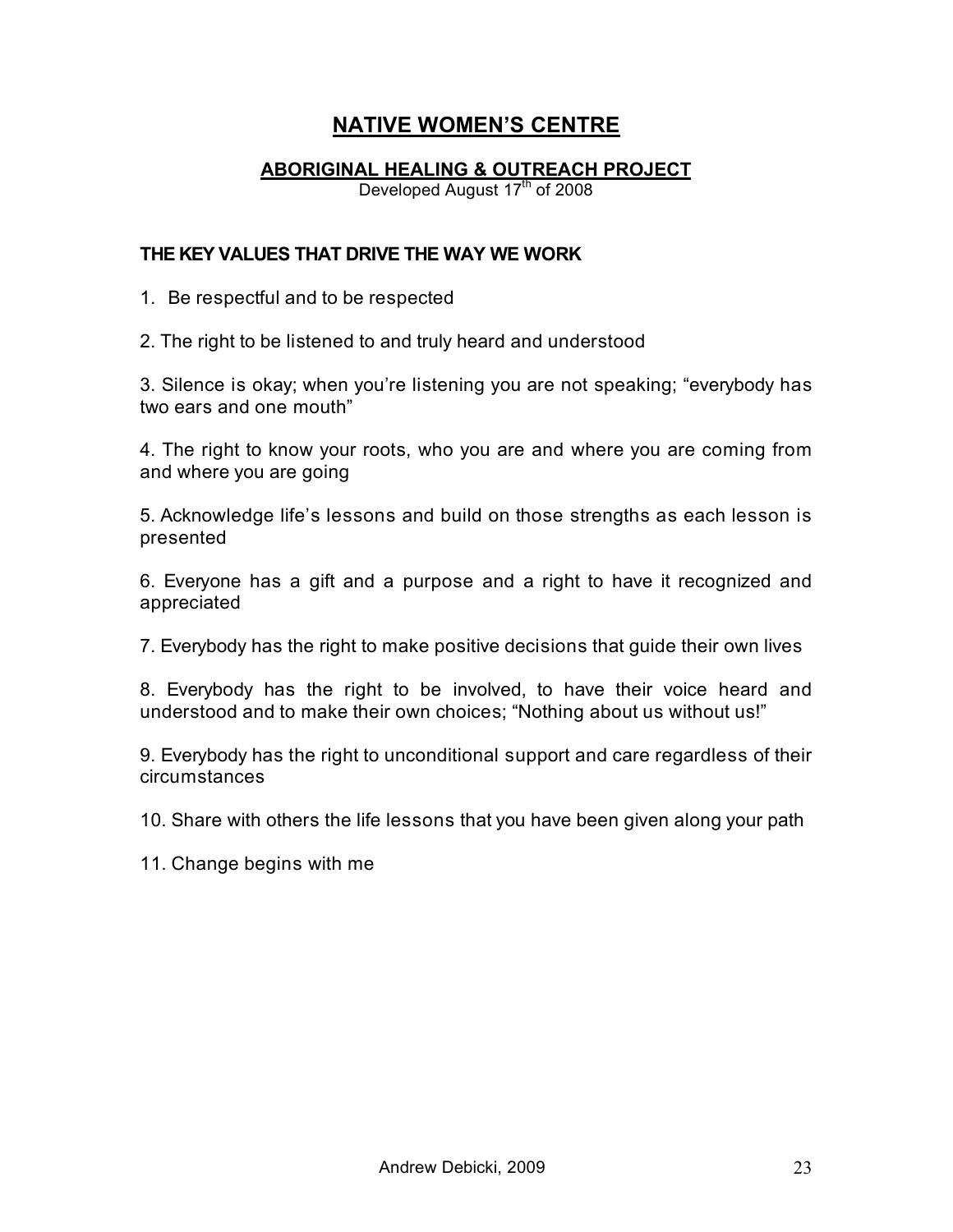# **APPENDIX 3**

# **THE PRINCIPLES THAT GUIDE THE USE OF THE WRAPAROUND PROCESS**

**These principles have been taken and adapted from the Principles of the Wraparound Process as put forward by the National Wraparound Initiative (NWI) in the United States on October 1st of 2004.**

### 1. **Family voice and choice**

Family and youth/child perspectives are intentionally elicited and prioritized during all phases of the Wraparound process. Planning is grounded in family members' perspectives, and the team strives to provide options and choices such that the plan reflects family values and preferences.

### 2. **Team based**

The Wraparound team consists of individuals agreed upon by the family and committed to them through informal, formal, and community support and service relationships.

### 3. **Natural supports**

The team actively seeks out and encourages the full participation of team members drawn from family members' networks of interpersonal and community relationships. The Wraparound plan reflects activities and interventions that draw on sources of natural support.

### 4. **Collaboration and Integration**

Team members work cooperatively and share responsibility for developing, implementing, monitoring, and evaluating a single fully integrated Wraparound plan. The plan reflects a blending of team members' perspectives, mandates, and resources. The plan guides and coordinates each team member's work towards meeting the family's goals.

### 5. **Community-based**

The Wraparound team implements service and support strategies that take place in the most inclusive, most responsive, most accessible, and least restrictive settings possible; and that safely promote child and family integration into home and community life.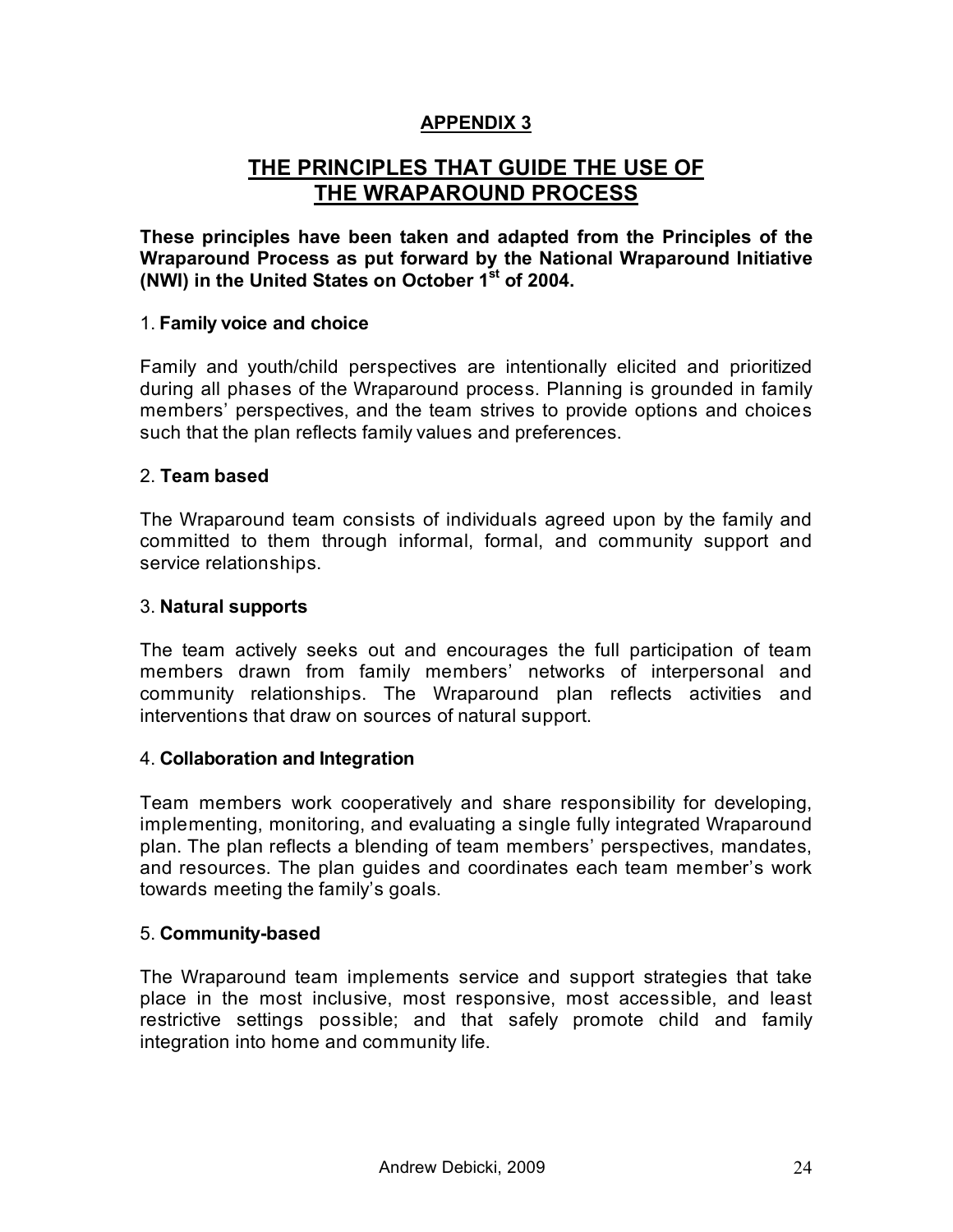### 6. **Culturally competent**

The Wraparound process demonstrates respect for and builds on the values, preferences, beliefs, culture, and identity of the child/youth and family, and their community.

### 7. **Individualized**

To achieve the goals laid out in the Wraparound plan, the team develops and implements a customized set of strategies, supports, and services.

#### 8. **Strengths based**

The Wraparound process and the Wraparound plan identify, build on, and enhance the capabilities, knowledge, skills, and assets of the child and family, their community, and their team members.

#### 9. **Persistence**

Despite challenges, the team persists in working toward the goals included in the Wraparound plan until the family and team reach agreement that a formal Wraparound process is no longer required.

#### 10. **Outcome based**

The team ties the goals and strategies of the Wraparound plan to observable or measurable indicators of success; monitors progress in terms of these indicators; and revises the plan accordingly.

#### **Please note**

These principles ca be adapted to any culture, community or service and can be translated into other languages in the same way that the Values of the System Partnership have been. An example of a variation of these Principles that was developed by a community driven Wraparound initiative in Hamilton, Ontario for people of all ages struggling with multiple, complex problems starts on the next page.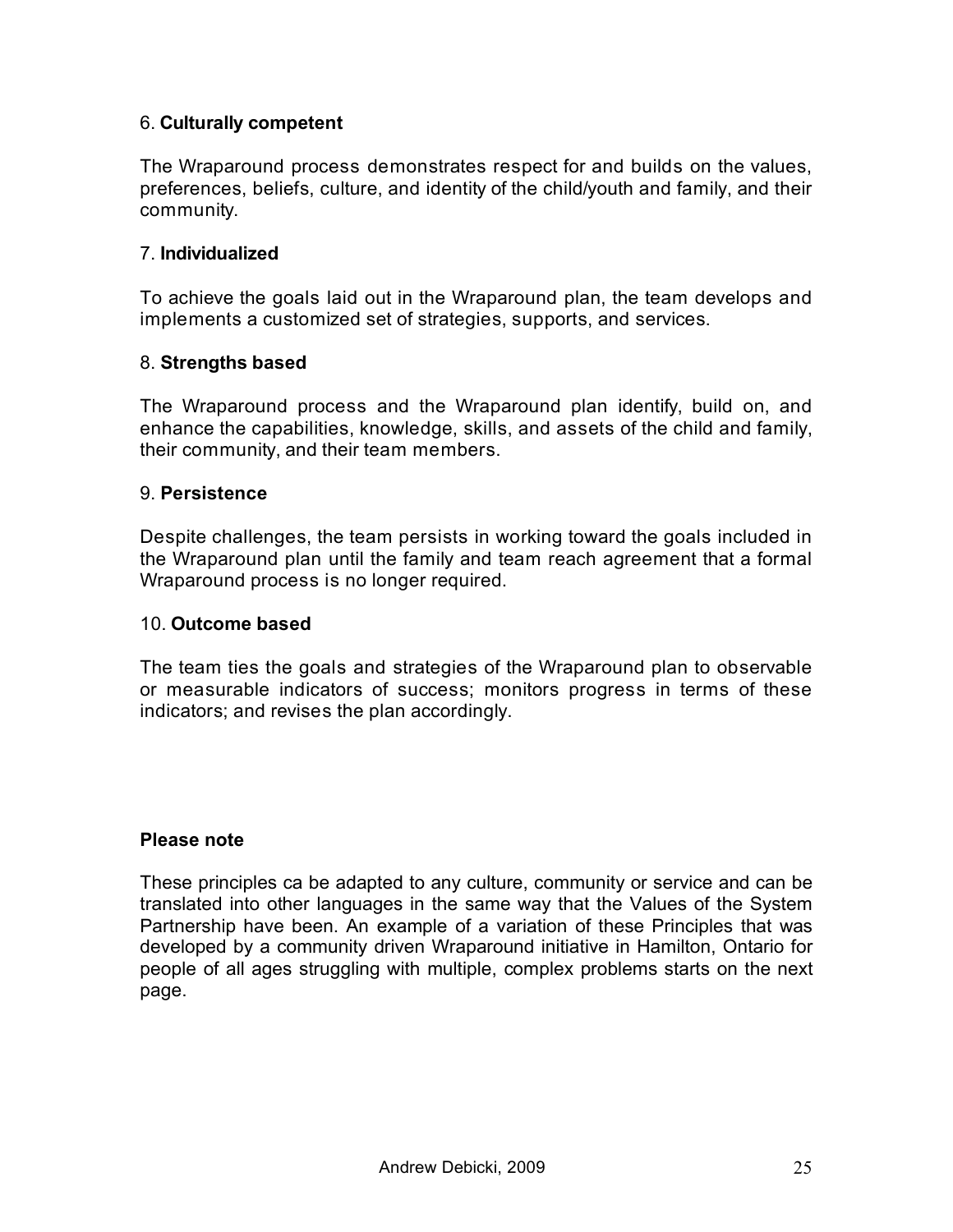# **COMMUNITY PRINCIPLES OF THE WRAPAROUND PROCESS**

Developed on November  $7<sup>th</sup>$  of 2005

### **INTRODUCTION**

These community principles form the foundation upon which the Wraparound Process can be implemented within a community, a region, or across the province.

The Wraparound planning process is a new and innovative approach that mobilizes the community to put individuals, families and children with many complex needs in charge of their lives, to find solutions and have a better life!

 $\mathcal{L}_\text{max} = \mathcal{L}_\text{max} = \mathcal{L}_\text{max} = \mathcal{L}_\text{max} = \mathcal{L}_\text{max} = \mathcal{L}_\text{max} = \mathcal{L}_\text{max} = \mathcal{L}_\text{max} = \mathcal{L}_\text{max} = \mathcal{L}_\text{max} = \mathcal{L}_\text{max} = \mathcal{L}_\text{max} = \mathcal{L}_\text{max} = \mathcal{L}_\text{max} = \mathcal{L}_\text{max} = \mathcal{L}_\text{max} = \mathcal{L}_\text{max} = \mathcal{L}_\text{max} = \mathcal{$ 

### **Principle One – People First**

- $\ddot{+}$  Services and supports are provided in the best interest of the person, ensuring that the person's needs across all life domain areas (e.g. physical, emotional, spiritual, etc.) are being met.
- All components of the Wraparound process recognize the need and principle of permanent stable relationships and strive to maintain and strengthen them for the person.

#### **Principle Two – "Family" Counts**

- $\ddot$  The person is viewed as a part of the whole family system and services and supports are based on the strengths and needs of the entire family.
- $\ddot$  It is understood that the term "family" is defined by those for whom the planning is being done and is not limited to traditional roles and membership.

### **Principle Three - "Nothing About Us Without Us"**

- $\downarrow$  No planning meetings occur without the person/family.
- $\ddot{+}$  They have access to all discussions related to their plan, voice their preferences, and ultimately feel that they own their plan.

#### **Principle Four - Safety Always**

- $\uparrow$  An immediate safety plan is developed to ensure the safety of the person, the family, and the community.
- $\triangleq$  Safety is a priority for all involved.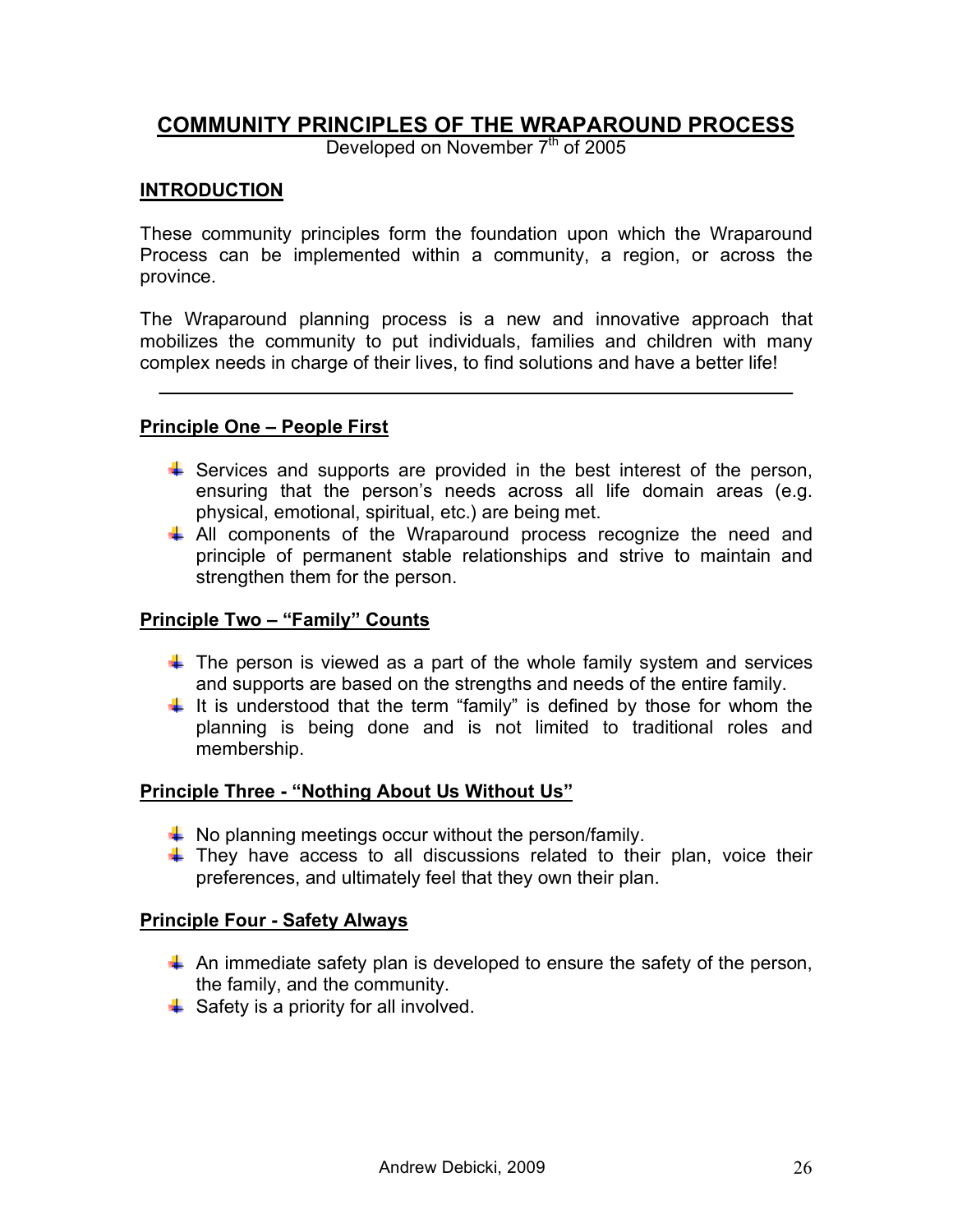### **Principle Five – Personalized – Wraparound Fits the Program to the Person**

- $\ddot$  Individualized services and supports are tailored to the unique situation, strengths, and needs of each person and family.
- $\overline{\phantom{a}}$  Resources must be available to support individualization.

### **Principle Six – Respect for Culture**

 $\ddot{\phantom{1}}$  Services and supports reflect the unique cultural principles and practices of the person and family that include issues of ethnicity, family structures, community, and spiritual preferences among other things.

### **Principle Seven – Never Give Up**

- $\ddot{\phantom{1}}$  Services and support commit themselves to never give up on the person or family, changing the plan instead of rejecting or discharging them.
- $\uparrow$  A person or family has a basic right to stability and permanence.

### **Principle Eight – Keep it close to home**

 $\ddot{+}$  Services and supports are provided in the local community of the person and family.

### **Principle Nine – Build on your Strengths**

 $\ddot{+}$  Services and supports will be based on the identified strengths of the person, their family and team, and the community in which they live.

### **Principle Ten – "No Blame – No Shame"**

- $\ddot{\phantom{1}}$  Interactions between professionals and people/families are conducted in a "no blame – no shame" fashion.
- $\ddot$  Services and supports involved with a person or family listen to one another and adapt what they do to benefit the person or family.

### **Principle Eleven – One Plan Bringing Community and Services Together**

- $\downarrow$  All services and supports involved with a person or family commit to work together to create one overall integrated plan
- $\ddot$  Wherever the needs of people and families go beyond what any one organization can provide, agencies, schools, faith based organizations and community resources and other families should work together in partnership to meet these needs.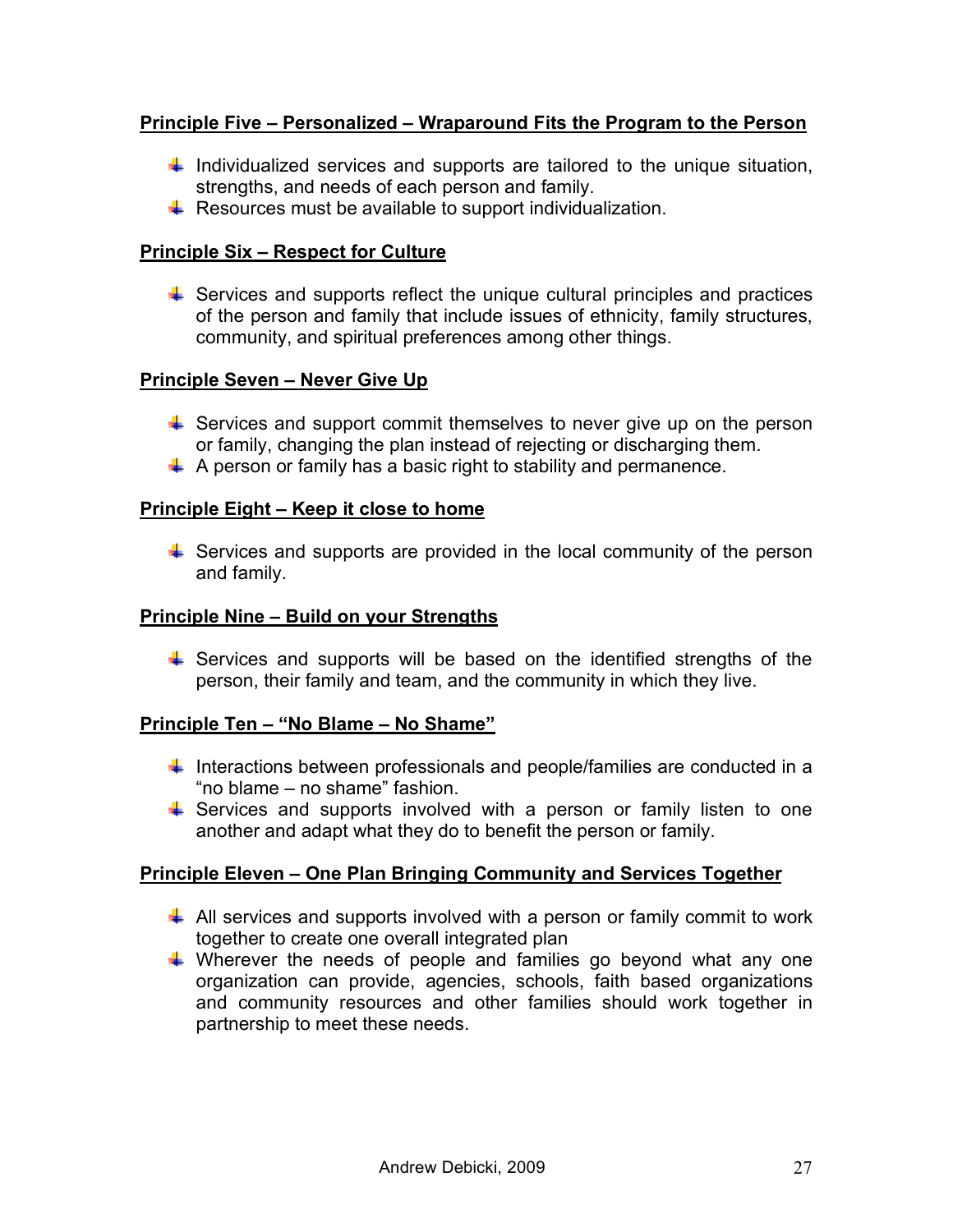### **Principle Twelve – It Takes a Community**

- $\ddag$  It takes a community to nurture healthy human development for people and families.
- $\ddot{+}$  People and families are included in the normal activities of community life.

### **Principle Thirteen – Do what works**

 $\ddot{\phantom{1}}$  Plans for people and families include methods to track progress towards their goals.

### **Principle Fourteen – Efficient and Effective**

 $\ddot{+}$  Wraparound plans always look at the most efficient and effective use of services and supports in helping the person/family achieve their goals.

# **DEFINITION OF TERMS**

### **Community**

A community is a group of people that live, work, play or worship in proximity to each other and care for each other.

### **Formal Services and Informal Supports**

#### **Formal Services**

These services are typically mandated and funded by local, provincial, or federal governments. People have to fit the criteria to get the service or go elsewhere for help. These services also tend to be time or quantity limited.

### **Examples of Formal Services**

Addiction Services Children's Mental Health Child Welfare Community Care Access Centres Day Care Services Developmental Services **Education** Hospital Justice -- Police, Judges, Probation, Lawyers Women's Shelters Young Offender Services